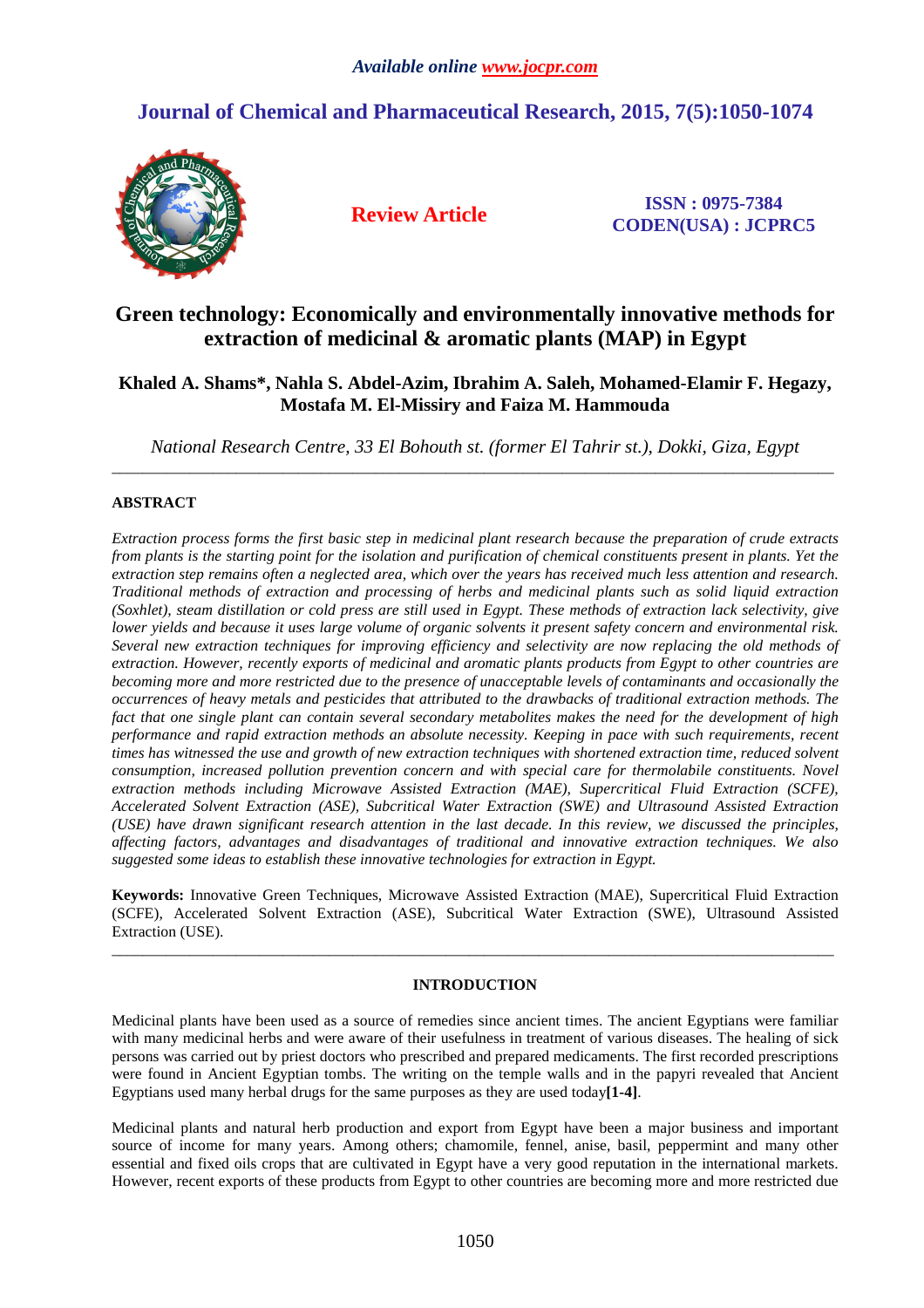to the presence of unacceptable levels of contaminants and occasionally the occurrences of heavy metals and pesticides. Traditional methods of extraction and processing of herbs and medicinal plants such as solid liquid extraction (Soxhlet), steam distillation or cold press are still used in Egypt. These methods of extraction lack selectivity, give lower yields and because it uses large volume of organic solvents it present safety concern and environmental risk. Several new extraction techniques for improving efficiency and selectivity are now replacing the old methods of extraction **[5-7]**.

*\_\_\_\_\_\_\_\_\_\_\_\_\_\_\_\_\_\_\_\_\_\_\_\_\_\_\_\_\_\_\_\_\_\_\_\_\_\_\_\_\_\_\_\_\_\_\_\_\_\_\_\_\_\_\_\_\_\_\_\_\_\_\_\_\_\_\_\_\_\_\_\_\_\_\_\_\_\_*

Plants have been the source of potential therapeutic agents ever since mankind has evolved. Although several active phytoconstituents and high activity profile drugs have been discovered from plants but the quality and safety related problems of herbal drugs have still been a challenge for researchers. The major reasons for these drawbacks are the lack of high performance, reliable extraction techniques and methodologies for establishing the purity and standard for herbal medicines **[8, 9]**. Due to these factors, the herbal medicines have still to find their way in order to be accepted in global market. In research related to discovery of new active phytoconstituents, extraction is one of the important steps as it is the starting point for the isolation and purification procedures. An individual plant may consist of several active phytoconstituents existing in abundance along with certain constituents of low activity profile. Thus, there arises a need for the development of extraction and analysis techniques with high performance [**10**]. There has been a need for better and newer extraction techniques, in the herbal drug industry so that the extraction time and the cost of solvent consumption is decreased **[11,12]**.

The traditional techniques of solvent extraction of plant materials are mostly based on the correct choice of solvents and the use of heat and/or agitation to increase the solubility of the desired compounds and to improve the mass transfer. Usually the traditional techniques require longer extraction time thus running a severe risk of thermal degradation for most of the phyto-constituents **[13]**. Novel extraction methods including microwave assisted extraction (MAE), supercritical fluid extraction (SCFE), accelerated solvent extraction (ASE), Subcritical Water Extraction (SWE) and ultrasound assisted extraction (USE) have drawn significant research attention in the last decade **[14]**. If these techniques are explored scientifically, they can provide an efficient extraction technology for ensuring the quality of herbal medicines worldwide. For the past 126 years, Soxhlet extraction has been the most used among all other conventional techniques **[13]**. It serves a dual purpose of (a): extraction step for the isolation of phyto-constituents and (b): As a well established model for the comparison of new extraction alternatives. One of the major significant shortcomings of Soxhlet extraction is the lengthy extraction time that can be 8, 16, and 24 hours or more, which results in consumption of considerable time and heat energy [**15**]. The lengthy time requirement makes it more labor-intensive and limits the number of samples that can be processed which may not be entertained from commercial aspects [**16,17**]. Use of large amount of organic solvents requires an additional recovery step and subsequent evaporation to concentrate the extract, resulting in more cumbersome process and also being detrimental to environment **[13,18]**.

# **1. An Overview of Extraction Techniques for Medicinal and Aromatic Plants:**

Some of the major constraints in sustainable industrial exploitation of medicinal and aromatic plants (MAPs) are due to the fact that the developing countries including Egypt have poor agricultural practices for MAPs, unscientific and indiscriminate gathering practices from the wild, poor postharvest and post-gathering practices leading to poor quality raw material, lack of research for the development of high-yielding varieties of MAPs, poor propagation methods, inefficient processing techniques, poor quality control procedures, lack of research on process and product development, difficulty in marketing, non-availability of trained personnel, lack of facilities and tools to fabricate equipment locally, and finally lack of access to the latest technologies and market information **[19]**. This calls for co-operation and coordination among various institutes and organizations of the region, in order to develop MAPs for sustainable commercial exploitation. The process of extracting MAPs determines how efficiently we add value to MAP bioresources. In case of essential oils, the extraction process affects the physical as well as internal composition. External appearance, at times, can result in rejection of the batch even if the analytical results are within acceptable limits. Furthermore, essential oils are evaluated internationally for their olfactory properties by experienced perfumers and these olfactory qualities supersede analytical results. Variations in the chemical constituents of the extracts of medicinal plants may result by using non-standardized procedures of extraction. Efforts should be made to produce batches with quality as consistent as possible (within the narrowest possible range) **[8, 20]**.

#### **2.Parameters for Selecting an Appropriate Extraction Method:**

**i)** Authentication of plant material should be done before performing extraction. Any foreign matter should be completely eliminated.

**ii**) Use the right plant part and, for quality control purposes, record the age of plant and the time, season and place of collection.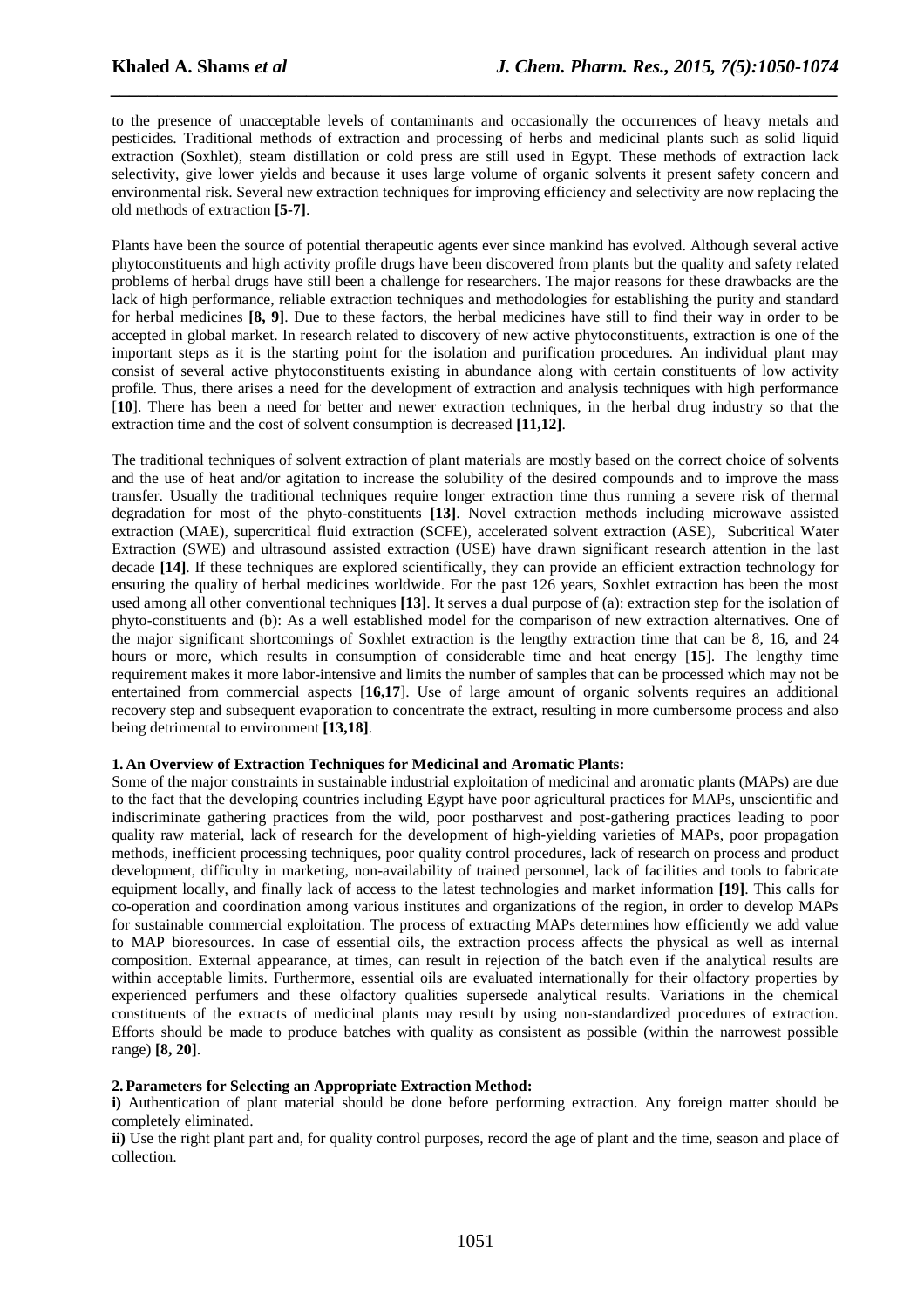**iii)** Conditions used for drying the plant material largely depend on the nature of its chemical constituents. Hot or cold blowing air flow for drying is generally preferred. If a crude drug with high moisture content is to be used for extraction, suitable weight corrections should be incorporated.

*\_\_\_\_\_\_\_\_\_\_\_\_\_\_\_\_\_\_\_\_\_\_\_\_\_\_\_\_\_\_\_\_\_\_\_\_\_\_\_\_\_\_\_\_\_\_\_\_\_\_\_\_\_\_\_\_\_\_\_\_\_\_\_\_\_\_\_\_\_\_\_\_\_\_\_\_\_\_*

**iv)** Grinding methods should be specified and techniques that generate heat should be avoided as much as possible.

**v)** Powdered plant material should be passed through suitable sieves to get the required particles of uniform size.

**vi)** Nature of constituents:

**a**) If the therapeutic value lies in non-polar constituents, a non-polar solvent may be used. Likewise, for plants with the active constituents like glycosides and hence a polar solvent like aqueous methanol may be used.

**b**) If the constituents are thermolabile, extraction methods like cold maceration, percolation and CCE are preferred. For thermostable constituents, Soxhlet extraction (if nonaqueous solvents are used) and decoction (if water is the menstruum) is useful.

**c**) Suitable precautions should be taken when dealing with constituents that degrade while being kept in organic solvents, e.g. flavonoids and phenyl propanoids.

**d**) In case of hot extraction, higher than required temperature should be avoided. Some glycosides are likely to break upon continuous exposure to higher temperature.

**e**) Standardization of time of extraction is important, as:

• Insufficient time means incomplete extraction.

• If the extraction time is longer, unwanted constituents may also be extracted. For example, if tea is boiled for too long, tannins are extracted which impart astringency to the final preparation.

**f**) The number of extractions required for complete extraction is as important as the duration of each extraction.

**vii)** The quality of water or menstruum used should be specified and controlled.

**viii)** Concentration and drying procedures should ensure the safety and stability of the active constituents. Drying under reduced pressure (e.g. using a Rotavapor) is widely used. Lyophilization, although expensive, is increasingly employed.

**ix)** The design and material of fabrication of the extractor are also to be taken into consideration.

**x)** Analytical parameters of the final extract, such as TLC and HPLC fingerprints, should be documented to monitor the quality of different batches of the extracts **[10,13,20]**.

# **I. Conventional Solvent Extraction of Medicinal Plants:**

Classic techniques for solvent extraction of active constituents from medicinal plant matrices are based on the choice of solvent coupled with the use of heat or agitation. Existing classic techniques used to obtain active constituents from plants include: Soxhlet, hydrodistillation and maceration with an alcohol-water mixture or other organic solvents. Soxhlet extraction is a general and well-established technique, which surpasses in performance other conventional extraction techniques except for, in limited fields of application, the extraction of thermolabile compounds **[21,22]**.

# **1. Advantages and Disadvantages of Soxhlet Extraction:**

# -**Advantages:**

1. The displacement of transfer equilibrium by repeatedly bringing fresh solvent into contact with the solid matrix.

- 2. Maintaining a relatively high extraction temperature with heat from the distillation flask.
- 3. No filtration of the extract is required.

# -**Disadvantages:**

1. Agitation is not possible in the Soxhlet device.

2. The possibility of thermal decomposition of the target compounds cannot be ignored as the extraction usually occurs at the boiling point of the solvent for a long time **[23]**.

Worldwide, most of solvent extraction units are based on Soxhlet principle with recycling of solvents. Basic equipment for a solvent extraction unit **(Fig. 1)** consists of a drug holder-extractor, a solvent storage vessel, a reboiler kettle, a condenser, a breather system (to minimize solvent loss) and supporting structures like a boiler, a refrigerated chilling unit and a vacuum unit **[24]**.

A notable example is the extraction of carnosol from Labiatae herbs. Carnosol was thought to be the main active principle as it had been extracted and isolated by conventional extraction techniques. The true active compound, carnosic acid, was eventually isolated by **SCFE** and carnosol was found to be an artifact resulting from the oxidation of carnosic acid during the extraction by the conventional techniques **[25].**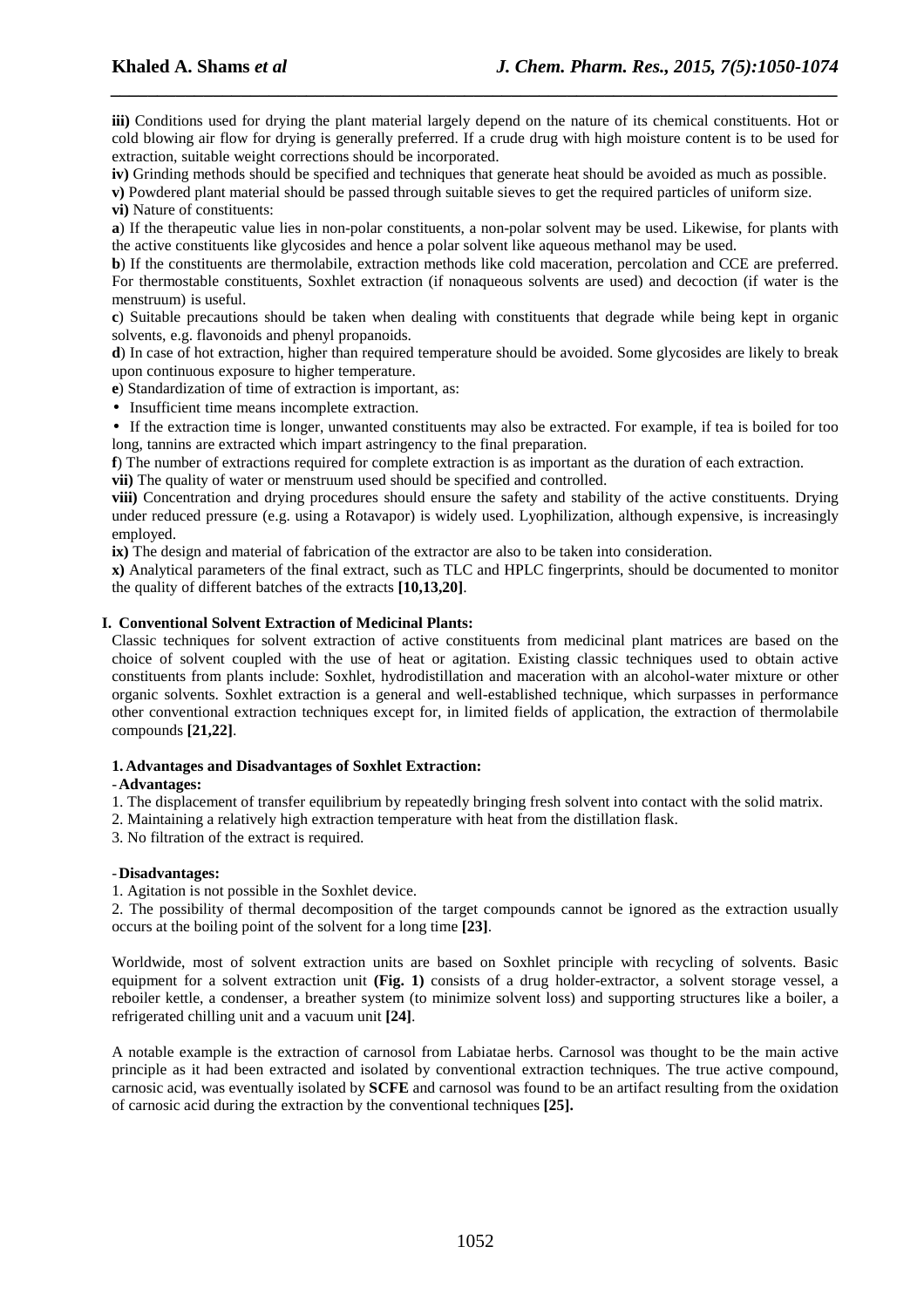

*\_\_\_\_\_\_\_\_\_\_\_\_\_\_\_\_\_\_\_\_\_\_\_\_\_\_\_\_\_\_\_\_\_\_\_\_\_\_\_\_\_\_\_\_\_\_\_\_\_\_\_\_\_\_\_\_\_\_\_\_\_\_\_\_\_\_\_\_\_\_\_\_\_\_\_\_\_\_*

#### **2.Extraction of Aromatic Plants**

The types of volatile isolates that are obtained commercially from aromatic plants are essential oils, concretes, absolutes, pomades and resinoids. Essential oils are isolated from plant material by distillation whereas other volatile isolates are obtained by solvent extraction.

Essential oils are used in a wide variety of consumer goods such as detergents, soaps, toilet products, cosmetics, pharmaceuticals, perfumes, confectionery food products, soft drinks, distilled alcoholic beverages (hard drinks) and insecticides. The world production and consumption of essential oils and perfumes are



**(Fig. 1) Soxhlet Extraction of Plant** 

increasing very fast. Production technology is an essential element to improve the overall yield and quality of essential oil. The traditional technologies pertaining to essential oil processing are of great significance and are still being used in many parts of the globe. Water distillation, water and steam distillation, steam distillation, and maceration and are the most traditional and commonly used methods **[26, 27]**.

Maceration is adaptable when oil yield from distillation is poor. Distillation methods are good for powdered almonds, rose petals and rose blossoms, whereas solvent extraction is suitable for expensive, delicate and thermally unstable materials like jasmine, tuberose, and hyacinth. Water distillation is the most favored method of production of citronella oil from plant material **[28]**.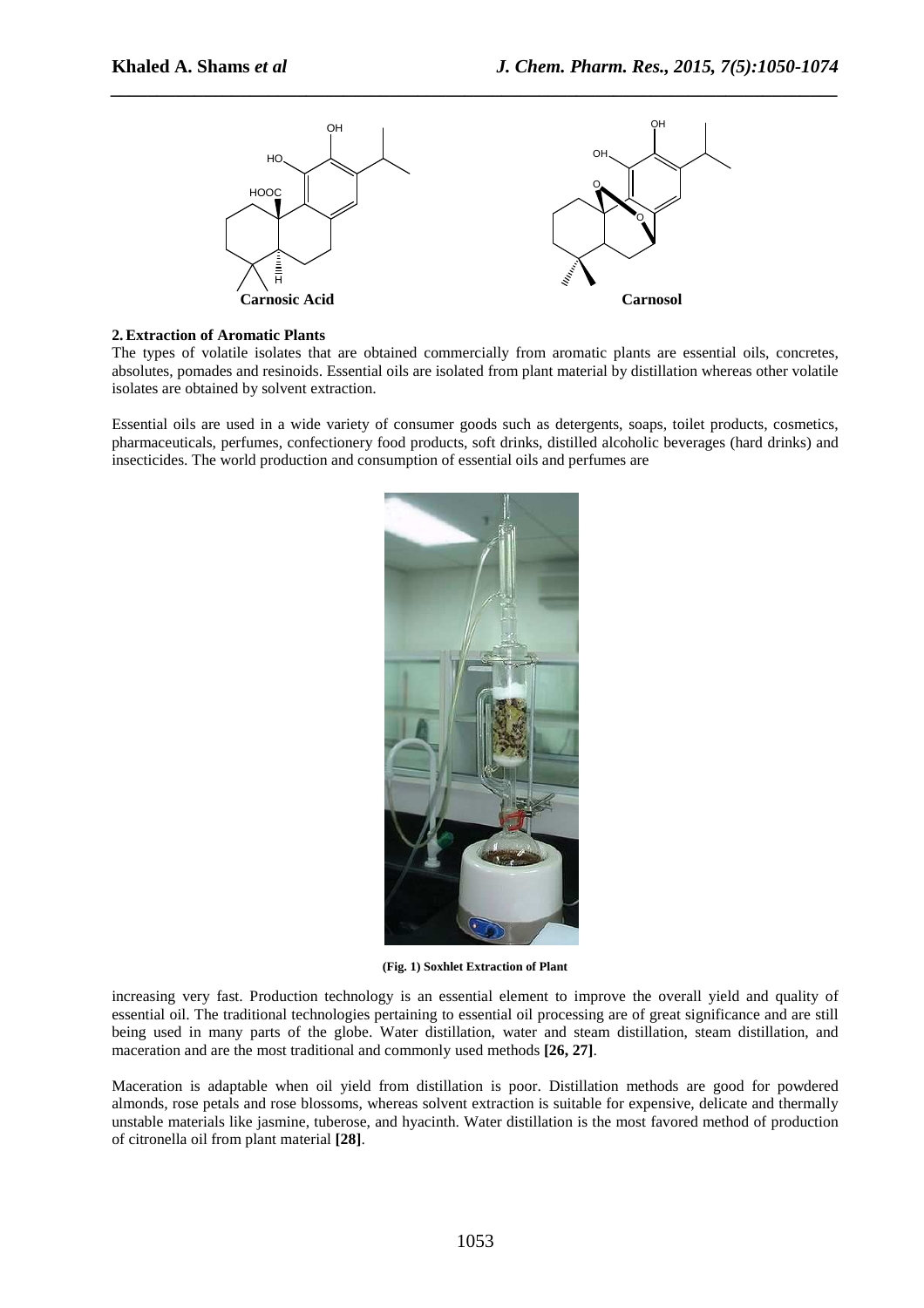# **Drawbacks of Conventional Methods of Essential Oils Extraction:**

1. Common distillation techniques are capable of isolating volatile chemicals having boiling points within a relatively narrow range. For this reason, losses of both very light and heavy fractions are often unavoidable during the distillation of natural aromatic materials.

*\_\_\_\_\_\_\_\_\_\_\_\_\_\_\_\_\_\_\_\_\_\_\_\_\_\_\_\_\_\_\_\_\_\_\_\_\_\_\_\_\_\_\_\_\_\_\_\_\_\_\_\_\_\_\_\_\_\_\_\_\_\_\_\_\_\_\_\_\_\_\_\_\_\_\_\_\_\_*

2. During distillation, chemicals contained in natural materials may undergo thermal reactions and artefacts are often formed. Therefore, distilled oil contains both natural compounds as well as their thermal decomposition products. As water and steam distillation processes are universally accepted such oils are considered as natural pure oils. The oil distilled may not therefore represent the true odour of the aromatic material from an olfactory point of view.

3. Distillation does not separate closely boiling substances regardless of differences in their chemistry.

4. Distillation is inappropriate if the recovery of trace amounts from a bulk mixture is desired even when the boiling points are markedly different.

5. Distillation is quite inefficient in recovering aroma chemicals from dilute aqueous media, such as hydrosols and fruit juices.

# **3.Modern (Non-traditional) Methods of Extraction of Essential Oils**

Traditional methods of extraction of essential oils have been discussed and these are the methods most widely used on commercial scale. However, with technological advancement, new techniques have been developed which may not necessarily be widely used for commercial production of essential oils but are considered valuable in certain situations, such as the production of costly essential oils in a natural state without any alteration of their thermosensitive components or the extraction of essential oils for micro-analysis. These techniques are as follows:

- Headspace trapping techniques
- Static headspace technique
- Vacuum headspace technique
- Dynamic headspace technique
- Solid phase micro-extraction (SPME)
- Supercritical fluid extraction (SFE)
- Phytosol (phytol) extraction
- Protoplast technique
- Simultaneous distillation extraction (SDE)
- Microwave distillation
- Controlled instantaneous decomposition (CID)
- Thermomicrodistillation
- Microdistillation
- Molecular spinning band distillation
- Membrane extraction

# **II. Innovative Extraction Techniques:**

Several new extraction techniques for improving efficiency and selectivity are now replacing the traditional methods of extraction. These novel extraction methods include **Accelerated Solvent Extraction (ASE), Subcritical Water Extraction (SWE), Supercritical Fluid Extraction (SCFE)**, **Microwave Assisted Extraction (MAE)** and **Ultrasound Assisted Extraction (UAE)**.

Developing an alternative rapid, sensitive, safe, energy conserving extraction technique is highly desirable. We need simplicity in application of new technique with no-risk or danger, no need to toxic and / or radioactive chemical input, cheaper and with less input – low process cost, flexibility and functional usage, adaptation to different field easily, automation and validation.

# **1. Accelerated Solvent Extraction (ASE):**

Accelerated solvent extraction (**ASE**) or sometime called pressurized solvent extraction (**PSE**) or pressurized liquid extraction (**PLE**) is a technique which has been developed as an alternative to current extraction methods such as Soxhlet, maceration, percolation or reflux, offering advantages with respect to extraction time, solvent consumption, extraction yields and reproducibility **(Fig 2,3,4)**. It uses organic solvents at elevated pressure and temperature in order to increase the efficiency of the extraction process. Increased temperature accelerates the extraction kinetics and elevated pressure keeps the solvent in the liquid state, thus enabling safe and rapid extractions [**29, 30, 31, 32**]. Furthermore, high pressure forces the solvent into the matrix pores and hence, should facilitate extraction of analytes. High temperatures decrease the viscosity of the liquid solvent, allowing a better penetration of the matrix and weakened solute matrix interactions. Also, elevated temperatures enhance diffusivity of the solvent resulting in increased extraction speed. Solvents can be selected based on the polarity of the analyte and compatibility with any post-extraction processing steps and quantification equipment. In addition, **ASE** technology is automated.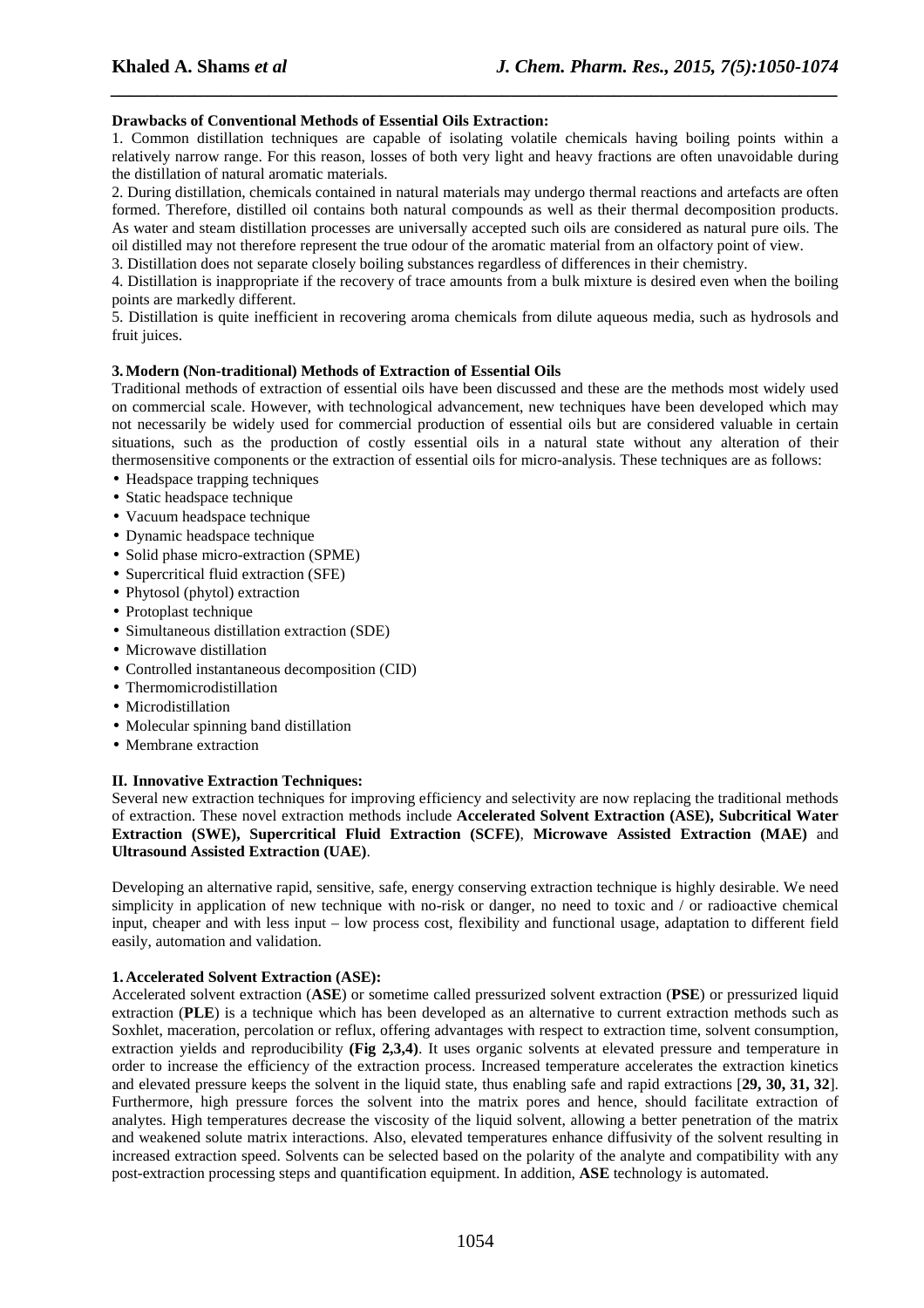For rapid and efficient extraction of analytes from solid matrices such as plant materials, **extraction temperature** is an important experimental factor, because elevated temperatures could lead to significant improvements in the capacity of extraction solvents to dissolve the analytes, in the rates of mass transport, and in the effectiveness of sample wetting and matrix penetration, all of which lead to overall improvement in the extraction and desorption of analytes from the surface and active sites of solid sample matrices. To achieve all these advantages, **elevated pressure** is required to maintain the extraction solvents as in liquid state at high temperatures (usually above their boiling points) [**33, 34**]. In addition to extraction temperature, **the choice of extraction solvent** is another important factor. Most **ASE** applications reported in the literature employed the organic solvents commonly used in conventional techniques, e.g. methanol, in which many organic compounds are very soluble. **ASE** was used for the extraction of paclitaxel (commonly known as taxol, which has anticancer activity), from the bark of *Taxuscus pidata* and showed that use of water alone as the extraction solvent is a viable alternative. It was found that use of hot water as the extraction solvent under atmospheric or higher pressure conditions was very efficient for extracting many phytochemicals **[35]**. The use of **ASE** with subcritical water as the extractant for the extraction and analysis of analytes from medicinal plants might have interesting potential, because water is inexpensive, non-toxic, and environmentally friendly.

*\_\_\_\_\_\_\_\_\_\_\_\_\_\_\_\_\_\_\_\_\_\_\_\_\_\_\_\_\_\_\_\_\_\_\_\_\_\_\_\_\_\_\_\_\_\_\_\_\_\_\_\_\_\_\_\_\_\_\_\_\_\_\_\_\_\_\_\_\_\_\_\_\_\_\_\_\_\_*



**(Fig. 2) Accelerated Solvent Extraction Up to 24 samples (Phytochemistry Dept., NRC)** 



**(Fig. 3) Accelerated Solvent Extraction (single-cell system)**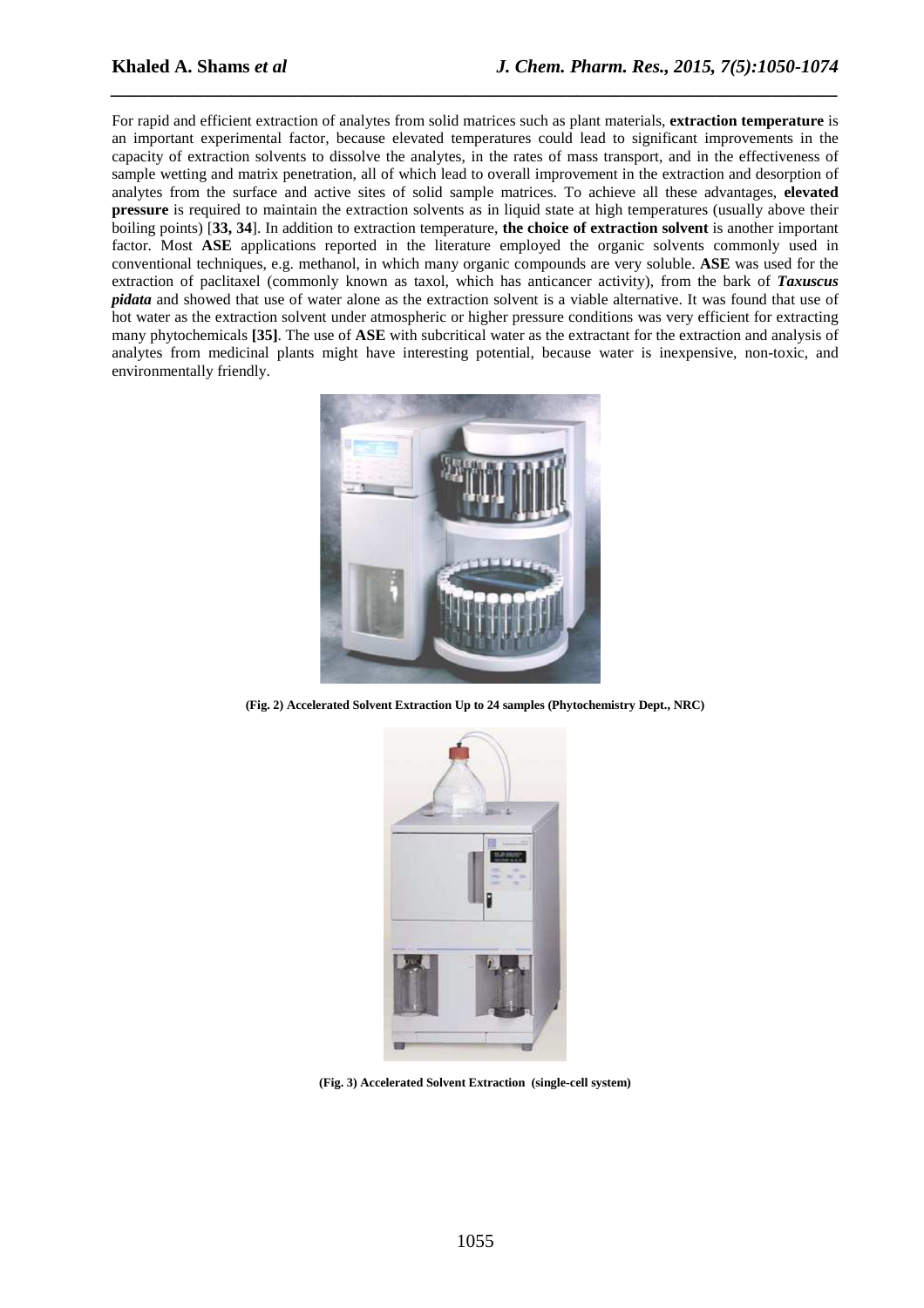

*\_\_\_\_\_\_\_\_\_\_\_\_\_\_\_\_\_\_\_\_\_\_\_\_\_\_\_\_\_\_\_\_\_\_\_\_\_\_\_\_\_\_\_\_\_\_\_\_\_\_\_\_\_\_\_\_\_\_\_\_\_\_\_\_\_\_\_\_\_\_\_\_\_\_\_\_\_\_*

 **(Fig. 4) Scheme of an ASE apparatus** 

Also, by simply increasing the temperature at constant pressure, the relative permittivity of water can be reduced, so that analytes with a wide range of polarity can be extracted.

Most research publications before 2000 on **ASE** were associated with environmental analysis but since then, use of PLE for extraction of botanicals with medicinal properties has increased considerably. Also, an in-depth review of **ASE** applications in food and biological samples was published **[33]**.

**ASE** has been reported to be more efficient than other extraction methods by consuming less solvent and allowing faster extraction (**Table 1**).

| (Table 1) Advantages & Dis-advantages of Using Accelerated Solvent Extraction Technique |  |  |
|-----------------------------------------------------------------------------------------|--|--|
|-----------------------------------------------------------------------------------------|--|--|

| <b>Advantages</b>                                                  | <b>Dis-advantages</b>                                                              |
|--------------------------------------------------------------------|------------------------------------------------------------------------------------|
| 1. Better extraction kinetics due to increased operating           | 1. Extraction is performed at elevated temperature, thus thermal degradation is    |
| temperature.                                                       | a cause of concern, especially for thermolabile compounds in the extracts.         |
| 2. Processing parameters can be altered to extract different       | 2. Selectivity is mainly affected by varying the solvent type. Extraction tends to |
| components or to increase selectivity.                             | be exhaustive leading to nonselective extractions.                                 |
| 3. Better method precision and reproducibility compared to         | 3. Post-extraction clean up step is still necessary.                               |
| conventional methods [40,42].                                      |                                                                                    |
| <b>4.</b> Inert atmosphere (nitrogen) reduces oxidation risk of    |                                                                                    |
| compound compared to conventional extraction processes.            |                                                                                    |
| 5. Method development is relatively simple compared to SFE.        |                                                                                    |
| <b>6.</b> Shorter extraction time and reduced solvent consumption. |                                                                                    |
| <b>7.</b> Possibility for automation                               |                                                                                    |

# **Factors affecting (ASE)**

#### • **The effect of pressure:**

The elevated pressure serves to maintain the solvent in the liquid phase during extraction and to ensure that the solvent remains in contact with the sample. Some researchers reported that pressure had little effect on the extraction process [**36, 29, 37**]. However, others suggested that high pressure might increase extraction efficiency by forcing the solvent into the matrix pores demonstrated that the pressure effect was matrix-dependent [**31, 38**, **39]**. In their investigations, **ASE** carried out on tea leaves at temperature of 70 and 100 °C resulted in lower caffeine yields when the pressure was increased above 100 bars. The elevated pressure might have caused compression of the soft tea matrix, reducing the efficiency of transport of the compound out of the matrix and penetration of the solvent into all areas of the matrix.

#### • **The effect of temperature:**

In **ASE**, extraction is usually carried out above the boiling point of the solvent to improve the extraction kinetics by the disruption of matrix-analyte interactions (i.e. van der Waals forces, hydrogen bonding, dipole interactions), increased molecular motion of solvent molecules and enhanced compound solubility in the extraction solvent as a result of the elevated temperature [**30; 10; 31; 40; 32; 41**]. Increasing the temperature of extraction at elevated pressure also reduces the dielectric constant of the organic solvent used [**41**]. At elevated pressure, the dielectric constant of water would decrease, rendering it less polar and thus more solubilizing towards organic compounds. Studies replacing organic solvents with water, i.e. pressurized hot water extraction (**PHWE**) have also been performed [**40, 42, 43, 44, 45, 46, 47**]. It has also been argued that the temperature effects were more important for solvents that modified the matrix but less significant for those governing the extraction of analytes [**45**].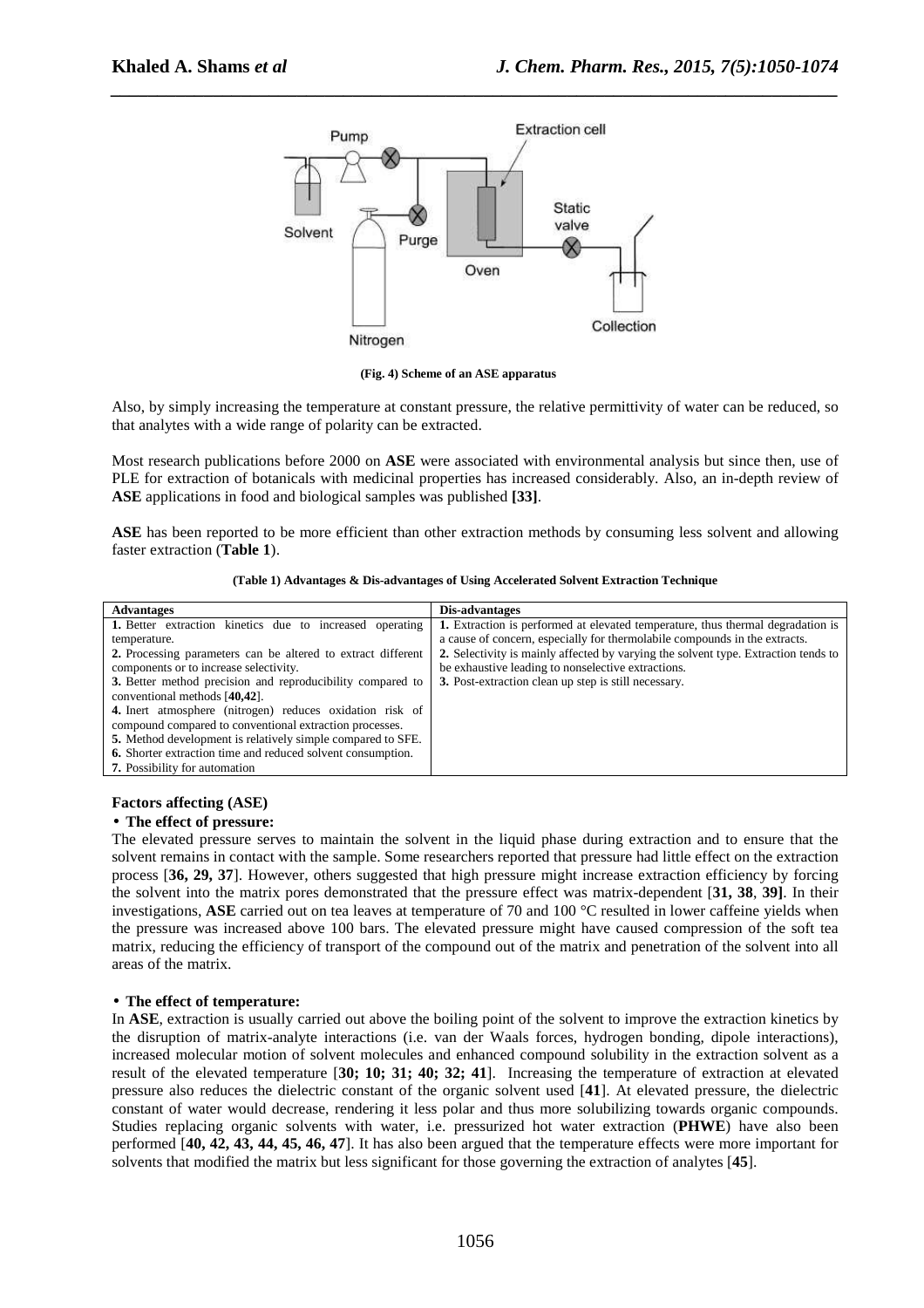#### • **The effect of static extraction time:**

During the static phase of extraction, the diffusion of compounds from the matrix into the solvent occurs without the outflow of solvent from the extraction vessel. At the end of the extraction process, the extract is collected by rapidly flushing the extraction cell with fresh solvent and an inert gas, nitrogen. An increase in the static extraction time generally increases the extraction yield until equilibrium is reached, increasing the static extraction time further does not result in further improvement on compound recovery [**29**].

*\_\_\_\_\_\_\_\_\_\_\_\_\_\_\_\_\_\_\_\_\_\_\_\_\_\_\_\_\_\_\_\_\_\_\_\_\_\_\_\_\_\_\_\_\_\_\_\_\_\_\_\_\_\_\_\_\_\_\_\_\_\_\_\_\_\_\_\_\_\_\_\_\_\_\_\_\_\_*

## • **The effect of flush volume:**

The flush volume, typically  $40 - 60$  % of the cell volume, is the amount of fresh solvent that is used to flush the sample at the end of the extraction process [**32**]. This serves to discharge the previous volume of solvent used in the extraction into the collection vial. While it was reported increased yields of active compounds from *Angelica sinensis* with reduced flush volumes [**48**], flush volume was reported to have no significant effect on extraction yields of Cortex Dictam [**37**]. The effect of flush volume on PLE was not as widely studied as that of other process variables.

#### • **The effect of vessel void volume:**

Reduction of vessel void volume with an inert packing material ensures better solvent-matrix contact, reduces analyte oxidation due to presence of air, and reduces solvent consumption [**32**]. Diatomateous earth is commonly used especially if the material to be extracted exists as a fine powder [**48**]. Neutral glass has also been used as a dispersant to reduce the volume of solvent used for extraction [**39,49,50**].

#### **2. Subcritical water extraction (SWE):**

#### **Principles and instrumentation:**

Subcritical water extraction (**SWE**), i.e., extraction using hot water under pressure, has recently emerged as a useful tool to replace the traditional extraction methods. **SWE** is an environmentally-clean technique that, in addition, provides higher extraction yields to extract solid samples [**51**].

SWE is carried out using hot water (from 100  $\degree$ C until 374  $\degree$ C, the latter being the water critical temperature) under high pressure (usually up to 10 bar) enough to maintain water in the liquid state. The most important factor to take into account in this type of extraction procedures is the **dielectric constant (ε)**. This parameter can be modulated easily, within a wide range of values, by only tuning the extraction temperature. Water at room temperature is a very polar solvent, with a dielectric constant close to 80. However, this level can be significantly decreased to values close to 27 when water is heated up to 250 <sup>º</sup>C, while maintaining its liquid state applying pressure. This dielectric constant value is similar to that of ethanol being therefore appropriate to solubilize less-polar compounds [**52]**.

Basically, the experimental set-up needed to use this technique is quite simple. The instrumentation consists on a water reservoir coupled to a high pressure pump to introduce the solvent into the system, an oven, where the extraction cell is placed and where the extraction takes place, and a restrictor to maintain the pressure along the extraction line. Extracts are collected in a collector vial placed at the end of the extraction system. Additionally, the system can be equipped with a coolant device for a fine control of the temperature. Also the instrumentation can include a nitrogen circuit to purge the system once the extraction is completed **(Fig. 5)**.

To the best of our knowledge, up to now there is no specific device commercially available for **SWE**. That is, all published results were obtained using home-made devices by adapting a gas chromatographic oven [**53, 54, 55**], designing a new type of oven [**56**], in an **SCFE** system [**57,58**] or in a commercially available **ASE** device [**59, 60**].



**(Fig. 5) Schematic diagram of the basic SWE equipment**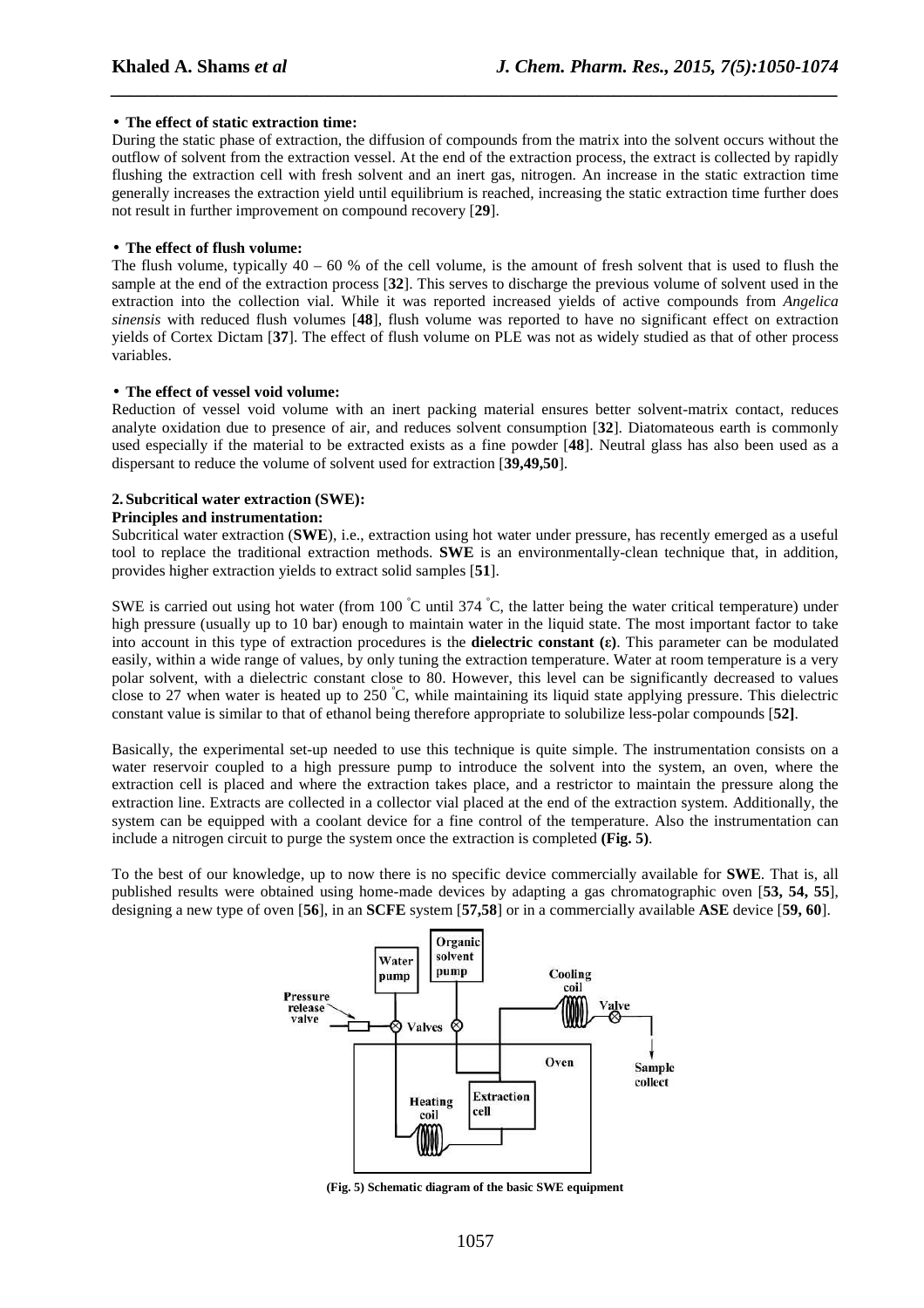Although this technique has been mainly used in batch processes, there is a work published about the on-line coupling of a **SWE** system to **HPLC** equipment via a solid phase trapping [**61**].

*\_\_\_\_\_\_\_\_\_\_\_\_\_\_\_\_\_\_\_\_\_\_\_\_\_\_\_\_\_\_\_\_\_\_\_\_\_\_\_\_\_\_\_\_\_\_\_\_\_\_\_\_\_\_\_\_\_\_\_\_\_\_\_\_\_\_\_\_\_\_\_\_\_\_\_\_\_\_*

# **Extraction from plants using SWE:**

Subcritical water extraction has been widely applied to extract different compounds from several vegetable matrices.

# • **Extraction of antioxidant compounds of rosemary by SWE :**

One of the most deeply studied materials has been rosemary (*Rosmarinus officinalis L.*). The extraction of antioxidant compounds of rosemary by **SWE** testing a wide range of temperatures was studied. Also in this work, an exhaustive characterization of the extracts obtained was carried out. Several temperatures, from 25 to 200 °C were tested to study the extraction selectivity towards antioxidant compound [**62**].

There was a clear effect of **water temperature** on the extraction yield, increasing at higher extraction temperatures. It was found that the most polar compound (i.e. **rosmanol**) was the main compound extracted at low temperatures (  $25^{\circ}$ C). When the extraction was performed at 200  $^{\circ}$ C, a decrease on the capability of water to dissolve the most polar compounds was observed, while a high concentration of other kind of compounds, as carnosic acid of mediumlower polarity, was obtained. Besides, the possibility to obtain antioxidant extracts comparable to those achieved using supercritical carbon dioxide extraction was demonstrated.

In addition to antioxidants from rosemary, the **SWE** of aroma compounds has been also studied for this plant [**63**] and other plants as savory (*Satureja hortensis*) and peppermint (*Mentha piperita*) [**64**].

# • **Extraction of essential oil from coriander (***Coriandrum sativum* **L.) seeds:**

 The application of **SWE** in the extraction of essential oil from coriander (*Coriandrum sativum* **L.**) seeds was studied. Ground coriander seeds (3-4 g) were subjected to SWE with water for an extraction time of 15 min under several extraction conditions (pressures of 870 and 1000 psi and temperatures of 65, 100 and 150 <sup>º</sup>C). The **SWE** method was compared with hydrodistillation performed by treating 10 g of ground coriander seeds with 100 mL of water for 3 hours. Compounds were removed from the aqueous extract with hexane and determined by gas chromatography mass spectrometry (GC-MSD). It was found that the efficiency (g oil/g of coriander) of SWE was higher than that provided by hydrodistillation with reduced extraction time. The major compounds found were linalool, isoborneol, citronellyl butyrate and geraniol. **SWE** method has the possibility of manipulating the composition of the oil by varying the temperature and adjusting the pressure [**65**].

Some studies have been conducted to compare **SWE** to traditional extraction methods (such as Soxhlet extraction). Thus, clove (*Syzygium aromaticum*) extractions were performed by Clifford *et al.* [**66**] who demonstrated that the amount of eugenol and eugenyl acetate recovered using subcritical water at 150 ºC was similar to those achieved using Soxhlet extraction and hydrodistillation. These compounds are well known to possess antioxidant properties similar to other natural compounds such as α-tocopherol [**67**].

Interestingly, in general **the use of subcritical water extraction provides a number of advantages over traditional extraction techniques (i.e. hydrodistillation, organic solvents solid-liquid extraction). These are, mainly, low extraction times, higher quality of the extracts (mostly for essential oils), lower costs of extractant agent, environmentally cleaner technique, and better and adjustable selectivity that can be easily changed by tuning the extraction temperature [68].**

These advantages have been verified on several plants as laurel [**69**], fennel [**70],** oregano [**71**] and kava [**72**], among others. **Ozel** *et al.* studied the extraction of essential oil from *Thymbra spicata* considering the influence of several factors such as temperature (100, 125, 150 and 175 °C), pressure (20, 60 and 90 bar) and flow rate (1, 2 and 3 ml/min) for dynamic extractions. In this work, it was proved that the best extraction yields (3.7 %) were obtained at 150 °C and 60 bar using a flow rate of 2 ml/min for 30 minutes. Later, an analysis of the extracts, by means of a two-dimensional gas chromatography-TOF-Mass spectrometry demonstrates the type of compounds selectively extracted under the mentioned conditions. Moreover, the essential oils of *Timbra spicata* were found to inhibit mycelial growth of the several fungi species [**73**].

Subcritical water under pressure, and held at temperatures between 110-160°C was utilized for the extraction of anthocyanin-based pigments from fruit berries (both wet and dry), such as elderberry, raspberry, bilberry, chokeberry; and their associated stems, skins, and pomaces [**74**].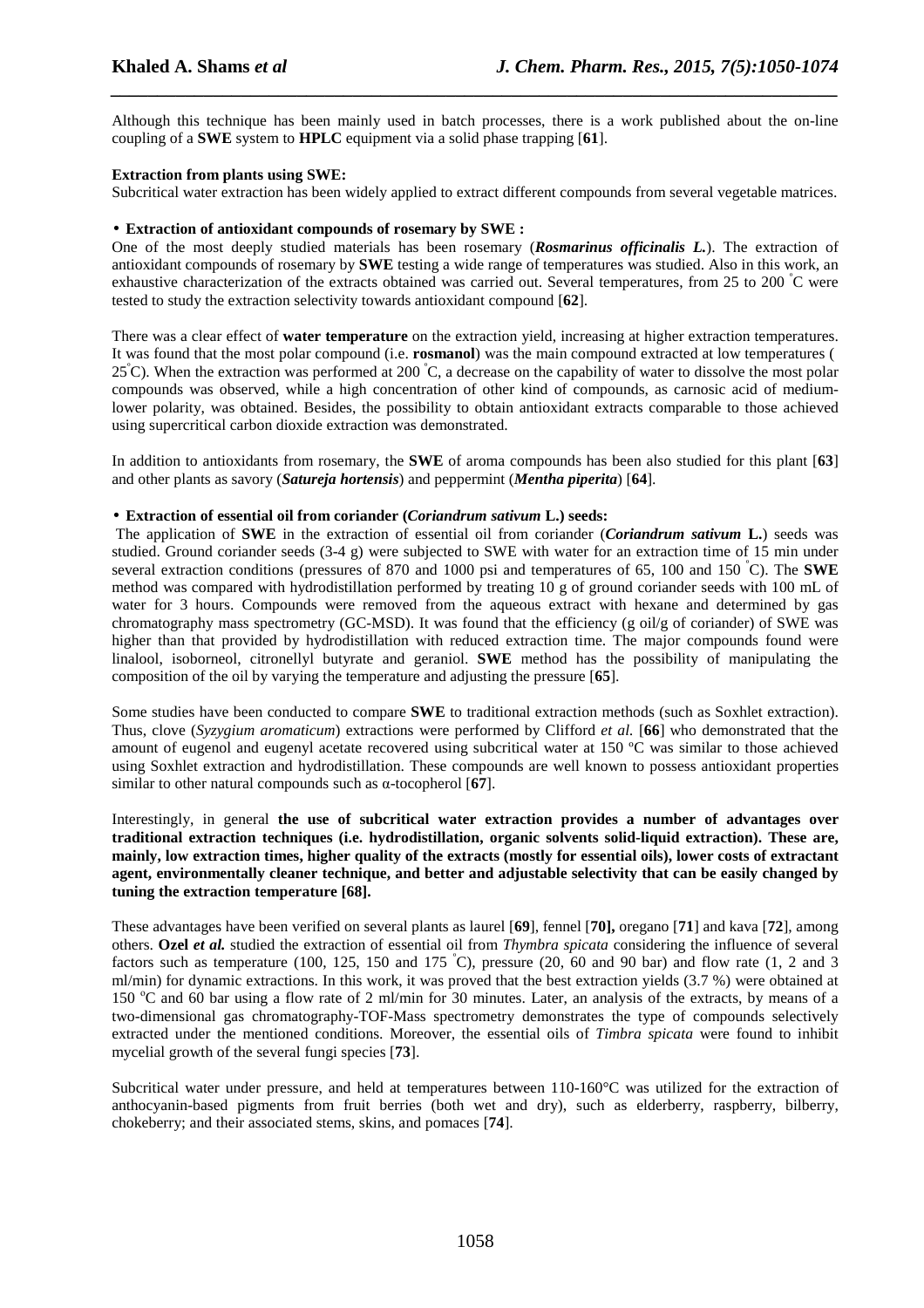

**(Fig. 6) Lab. Scale CO2 Extractor** 

# **Supercritical Fluid Extraction (SCFE):**

A supercritical fluid is an element or compound above its critical pressure and temperature [**75**]. In this state, it is compressible and possesses both the properties of a gas and a liquid, providing the supercritical fluid with improved solvating power and has an edge over conventional liquids.The main attraction of SCFE **(Fig. 6)** is the use of carbon dioxide  $(CO_2)$  as the solvent. Unlike most organic solvents,  $CO_2$  is not as harmful environmentally and has been described as a "green solvent". It is an inexpensive, relatively inert and non-inflammable gas of low toxicity, with easily achievable supercritical conditions (Tc =31.3 $^{\circ}$ C, Pc = 73.8 bar) (Fig. 7, 8). Supercritical CO<sub>2</sub> has virtually no surface tension, thereby allowing better penetration into botanical matrices compared to liquid solvents. An added advantage is the possibility of conducting solvent less extraction with **SCFE**, as **CO2** would simply depressurize, subsequently depositing the extract into the collection vessel. However,  $CO<sub>2</sub>$  is a nonpolar fluid and has no permanent dipole moment. Thus, there is limited ability to dissolve polar or high molecular weight compounds [**76; 77; 78; 79**].**(Table 2)**.



**(Fig. 8) Phase Diagram of CO2, as Tc is the Critical Temperature (31.3 °C)**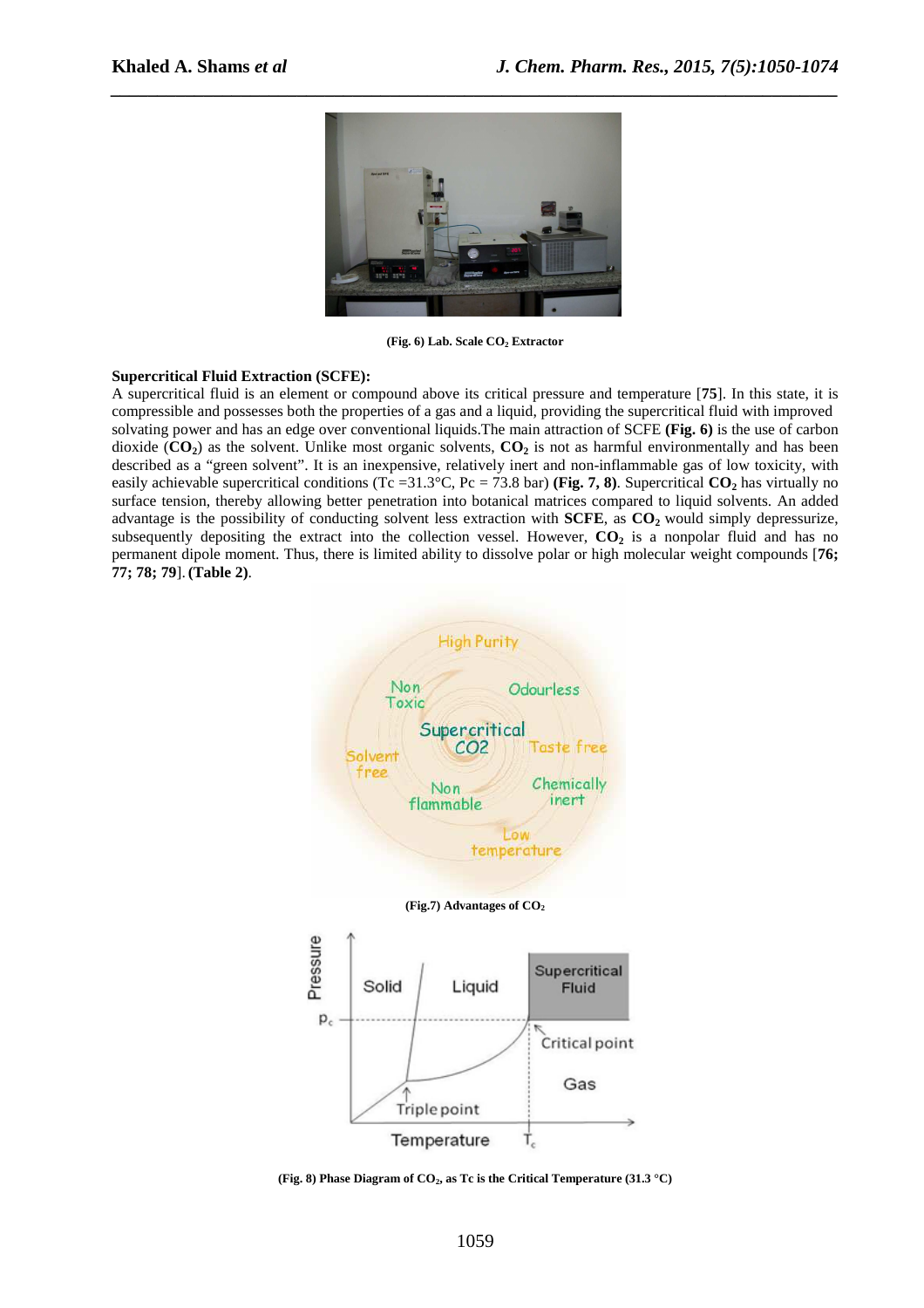#### **Extracting Solvent and Pc is the Critical Pressure (73.8 Bar)**

The extraction of natural products with supercritical fluids, especially with carbon dioxide, has found numerous large-scale applications in the food and perfume industries including, for example, the decaffeination of coffee beans, extraction of bitter principles from hops, extraction of essential and pungent principles from spices, natural food colorants, and extraction of essential oils for perfumery [**75**]. Numerous applications of analytical **SCFE** to various herbs and natural products classes have been published [**80, 81**]. Despite these reports, the number of industrial-scale applications of **SCFE** in medicinal plant extraction has remained very small. First of all, the lipophilic nature of supercritical carbon dioxide has been a major limiting factor. Many natural products classes which are of importance as pharmacologically active substances in medicinal plants, such as phenolics, alkaloids and glycosidic compounds, are poorly soluble in carbon dioxide and hence not extractable. **SCFE** protocols for the extraction of selected medicinal plants are under development. Addition of polar co-solvents (modifiers) to the supercritical solvent is known to increase significantly the solubility of polar compounds. Typically, modifiers are selected to interact strongly with the compounds of interest. The most widely used modifiers are methanol and ethanol, which undergo dipole–dipole interactions and hydrogen-bonding with polar functional groups. The density and dielectric constant, and hence the solvating power, of supercritical carbon dioxide depends on its pressure and temperature [**75, 81**]. Increase in the pressure enhances the solubility of solutes such that **SCFE** at very high pressure could represent an additional possibility to increase the solvating power of the extraction fluid. Most **SCFE** applications have been carried out in the pressure range between the critical pressure of carbon dioxide and ca. 300 bar [**81**]. Few examples of the extraction of natural products at higher pressures have been published, and the scope of these applications is very limited. The current scarcity of high-pressure **SCFE** applications is mainly due to technical limitations of most analytical and pilot-scale **SCFE** equipment. Recently, laboratory and pilot-scale SFE instruments operating at pressures well above 500 bars have become available. Therefore, the potential and limitations of natural product extraction by combining very high pressures (300 bars) and a pharmaceutically acceptable polar modifier (ethanol) was explored in a more systematic manner.

*\_\_\_\_\_\_\_\_\_\_\_\_\_\_\_\_\_\_\_\_\_\_\_\_\_\_\_\_\_\_\_\_\_\_\_\_\_\_\_\_\_\_\_\_\_\_\_\_\_\_\_\_\_\_\_\_\_\_\_\_\_\_\_\_\_\_\_\_\_\_\_\_\_\_\_\_\_\_*

#### **(Table 2) The Advantages and Disadvantages of the SCFE Process**

| <b>Advantages</b>                                                   | Dis-advantages                                                |
|---------------------------------------------------------------------|---------------------------------------------------------------|
| 1. Enhanced extraction efficiency.                                  | 1. High capital investment.                                   |
| 2. Tunability of the solvent strength.                              | 2. Large number of variables to optimize                      |
| 3. Low organic solvent consumption.                                 | 3. Strong dependence on matrix analyte interactions.          |
| 4. Preservation of bioactive properties and organoleptic properties | 4. Difficulties in scale up and technology transfer.          |
| of the extracts                                                     | 5. Difficulty in implementing continuous extraction processes |
| 5. In-line integration with sample preparations and detection       | <b>6.</b> Difficulty in extracting more polar compounds.      |
| methods.                                                            |                                                               |
| <b>6.</b> High capital investment.                                  |                                                               |
|                                                                     |                                                               |

#### **Factors Affecting SCFE:**

Sample preparation, sample size, particle size, homogeneity of sample, water/moisture content, drying agent (type, ratio), vessel volume and packing density.

#### **Extraction Parameters**

Supercritical fluid (extractant), pressure, temperature, flow rate, modifier (type, amount), extraction time and restrictor temperature.

#### **Trapping:**

Collection technique, liquid trapping solvent or solid trapping agent used, trap size or solvent volume, collection temperature, trap elution solvent, trap elution volume and temperature and flow rate.

#### **The Effect of Modifier**

A polar modifier is usually added to improve the solubility of the more polar analyte in the supercritical fluid or to competitively displace the analyte from the matrix active sites [**82, 83**]. Polar modifiers ,such as water or methanol, have the added advantage of inducing swelling of the matrix thus improving accessibility to more remote matrix interior sites [**84, 85**].

The addition of a modifier is reported to increase the yield of the analyte of interest by up to three-fold [**86,87**]. The most common modifier used is methanol which has excellent hydrogen bond donating and accepting properties and is thus useful for extracting polar analytes, although ethanol is sometimes used  $[88-91]$ . Methanol-modified  $CO<sub>2</sub>$ also led to the recovery of an additional flavanone from Osage orange tree (*Maclura pomifera*) root bark **[88]**. This additional flavanone was absent in the extracts obtained by the conventional solvent extraction methods.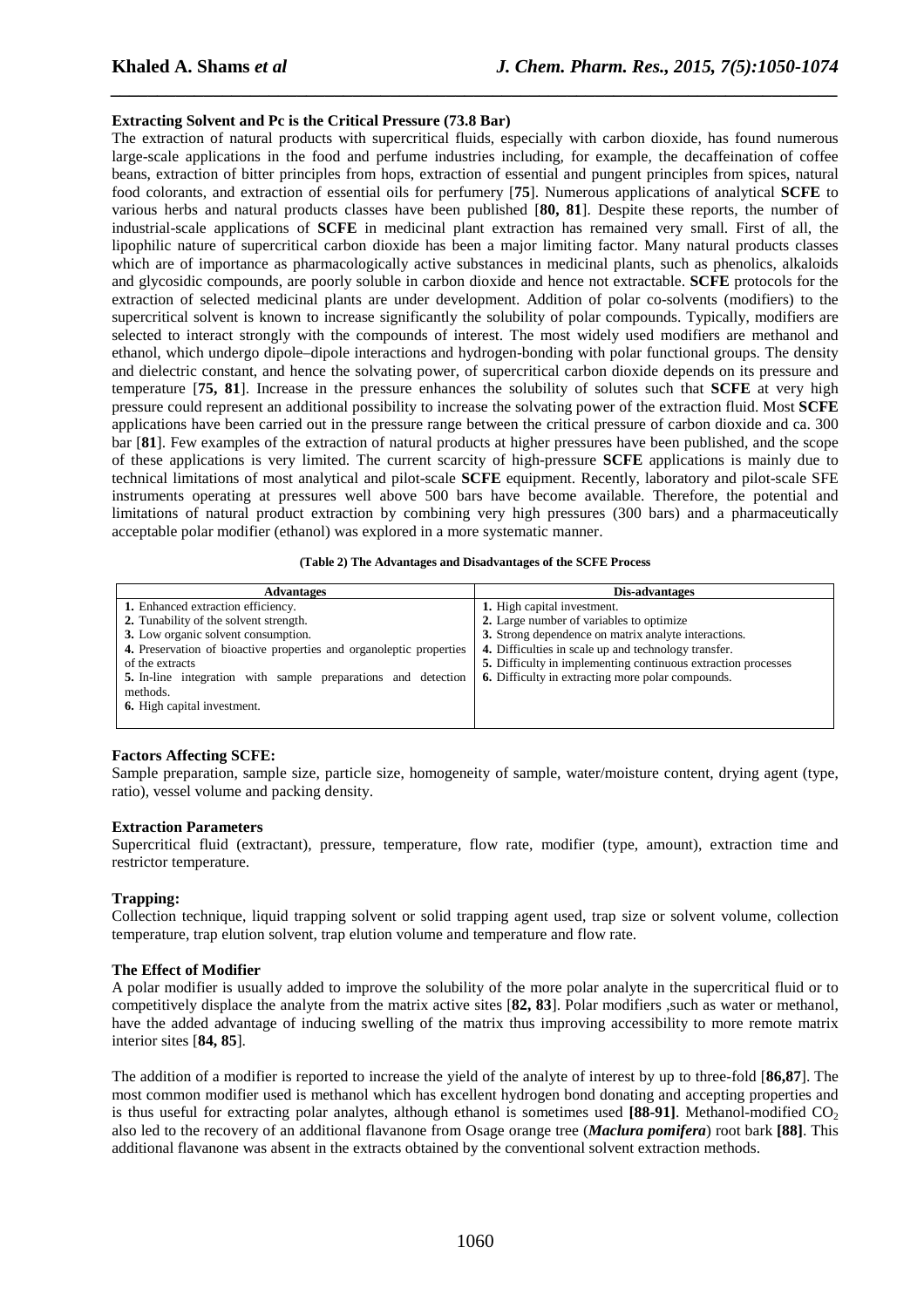In some cases, water **[85, 91, 92, 93]** as well as natural plant oils [**91,94**] were used as modifiers. The addition of a modifier will, however, add to the complexity of the **SCFE** system.

*\_\_\_\_\_\_\_\_\_\_\_\_\_\_\_\_\_\_\_\_\_\_\_\_\_\_\_\_\_\_\_\_\_\_\_\_\_\_\_\_\_\_\_\_\_\_\_\_\_\_\_\_\_\_\_\_\_\_\_\_\_\_\_\_\_\_\_\_\_\_\_\_\_\_\_\_\_\_*

First and foremost, the critical conditions of the system will change with the use of a modifier and the extraction conditions must be modified to ensure a homogeneous single phase of the extractant fluid. In **SC-CO2** extraction, it is recommended that temperature should be increased to around 70-80 °C with the addition of 10 % v/v modifier, although lower temperatures have been used in practice **[95]**.

Secondly, there may be poorer selectivity for the analyte due to increased co-extraction of unwanted substances [**96**]. Thirdly, the modifier may condense on the solid-phase trappings, reducing the transfer efficiency of analyte from **CO2** to the solid phase **[95]**. Hence, a modifier should only be used when increasing the SF density fails to extract the compound of interest. Even so, poor yields may still result despite the use of high extraction pressures and modifiers. Yields of polyphenolic and glycosidic compounds from hawthorne, marigold and chamomile were shown to remain low even at a high extraction pressure of 689 bar, with 20 % ethanol in **CO2 [97]**, and hypericin yields remained low despite addition of ethanol as a modifier **[98]**.

# **3.Microwave assisted extraction (MAE):**

Microwaves are non-ionizing electromagnetic waves of frequency between 300 MHz to 300 GHz and positioned between the X- ray and infra-red rays in the electromagnetic spectrum **[99]**. Unlike conventional heating which depends on conduction convection phenomenon with eventually much of the heat energy being lost to the environment. Whereas in case of **MAE (Fig.9)**, heating occurs in a targeted and selective manner with practically no heat being lost to the environment as the heating occurs in a closed system.

This unique heating mechanism can significantly reduce the extraction time (usually less than 30 min) as compared to Soxhlet **[8]**. The principle of heating using microwave is based upon its direct impact with polar materials/solvents and is governed by two phenomenons: ionic conduction and dipole rotation **(Fig. 10)**. Both of them are responsible for heating of substances **[100,101]**, which in most cases occurs simultaneously **[99]**. Ionic conduction refers to the electrophoretic migration of ions under the influence of the changing electric field.



**(Fig. 9) Microwave assisted extraction (MAE) (Phytochemistry Dept., NRC)**

The two types of oscillating perpendicular fields that generate microwaves are the electric field and magnetic field **(Fig. 11)**. The resistance offered by the solution to the migration of ions generates friction, which eventually heats up the solution. Dipole rotation means realignment of the dipoles of the molecule with the rapidly changing electric field. Heating is affected only at a frequency of 2450 MHz **[18]**.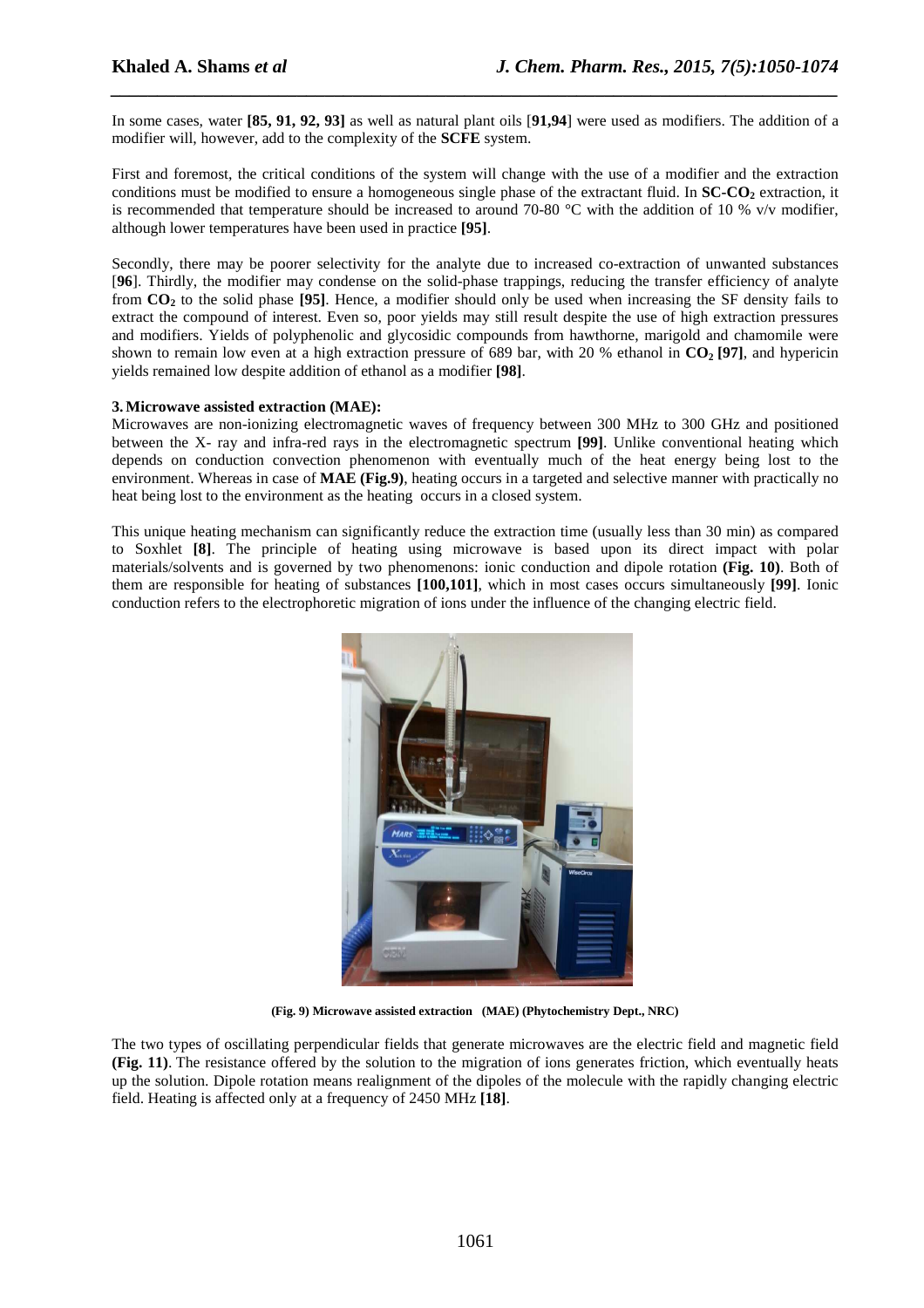

**(Fig. 10) The principle of heating using microwave**

*\_\_\_\_\_\_\_\_\_\_\_\_\_\_\_\_\_\_\_\_\_\_\_\_\_\_\_\_\_\_\_\_\_\_\_\_\_\_\_\_\_\_\_\_\_\_\_\_\_\_\_\_\_\_\_\_\_\_\_\_\_\_\_\_\_\_\_\_\_\_\_\_\_\_\_\_\_\_*



**(Fig. 11) Electric and magnetic field components in microwaves** 

Only dielectric material or solvents with permanent dipoles do get heated up under microwave. The efficiency with which different solvents heat up under microwave depends on the dissipation factor, which is the measure of the ability of the solvent to absorb microwave energy and pass it on as heat to the surrounding molecules **[18]**. **(Table 3)** lists solvents that are commonly used in **MAE** with their physical microwave characteristics **[102]**.

| <b>Solvent</b>         | $\mathbf{b}$ . p. $(\mathbf{C}^{\mathbf{0}})$ | έ    | š.     | Tan $\delta$ | Microwave absorbance |
|------------------------|-----------------------------------------------|------|--------|--------------|----------------------|
| Ethylene glycol        | 197                                           | 37.0 | 49.950 | 1.350        | very good            |
| Dimethyl sulfoxide     | 189                                           | 45.0 | 37.125 | 0.825        | good                 |
| <b>Ethanol</b>         | 78                                            | 24.3 | 22.866 | 0.941        | good                 |
| <b>Methanol</b>        | 63                                            | 32.6 | 21.483 | 0.659        | good                 |
| Water                  | 100                                           | 80.4 | 9.889  | 0.123        | medium               |
| 1-methyl-2-pyrrolidone | 204                                           | 32.2 | 8.855  | 0.275        | medium               |
| N,N-dimethylformamide  | 154                                           | 37.7 | 6.070  | 0.161        | medium               |
| 1,2-dichlorobenzene    | 180                                           | 9.9  | 2.772  | 0.280        | medium               |
| <b>Acetonitrile</b>    | 81                                            | 37.5 | 2.325  | 0.062        | medium               |
| <b>Dichloromethane</b> | 40                                            | 9.1  | 0.382  | 0.042        | low                  |
| Tetrahydrofuran        | 66                                            | 7.4  | 0.348  | 0.047        | low                  |
| Toluene                | 110                                           | 2.4  | 0.096  | 0.040        | very low             |

(**Table 3**) **Physical Properties of Common Solvents** 

## **Instrumentation:**

Microwave systems for extraction and laboratory use are available in two forms:

- Closed extraction vessels/Multi-mode microwave ovens.
- Focused microwave ovens.

The extraction in a closed extraction vessel/ Multi-mode microwave oven is brought about by controlled pressure and temperature. Whereas in focused microwave assisted Soxhlet or solvent extraction (**FMASE)**, as the name indicates, only the part of the extraction vessel containing the sample is focused for irradiation with microwave. Both the closed vessel type and the focused type are available commercially as multimode and single- mode or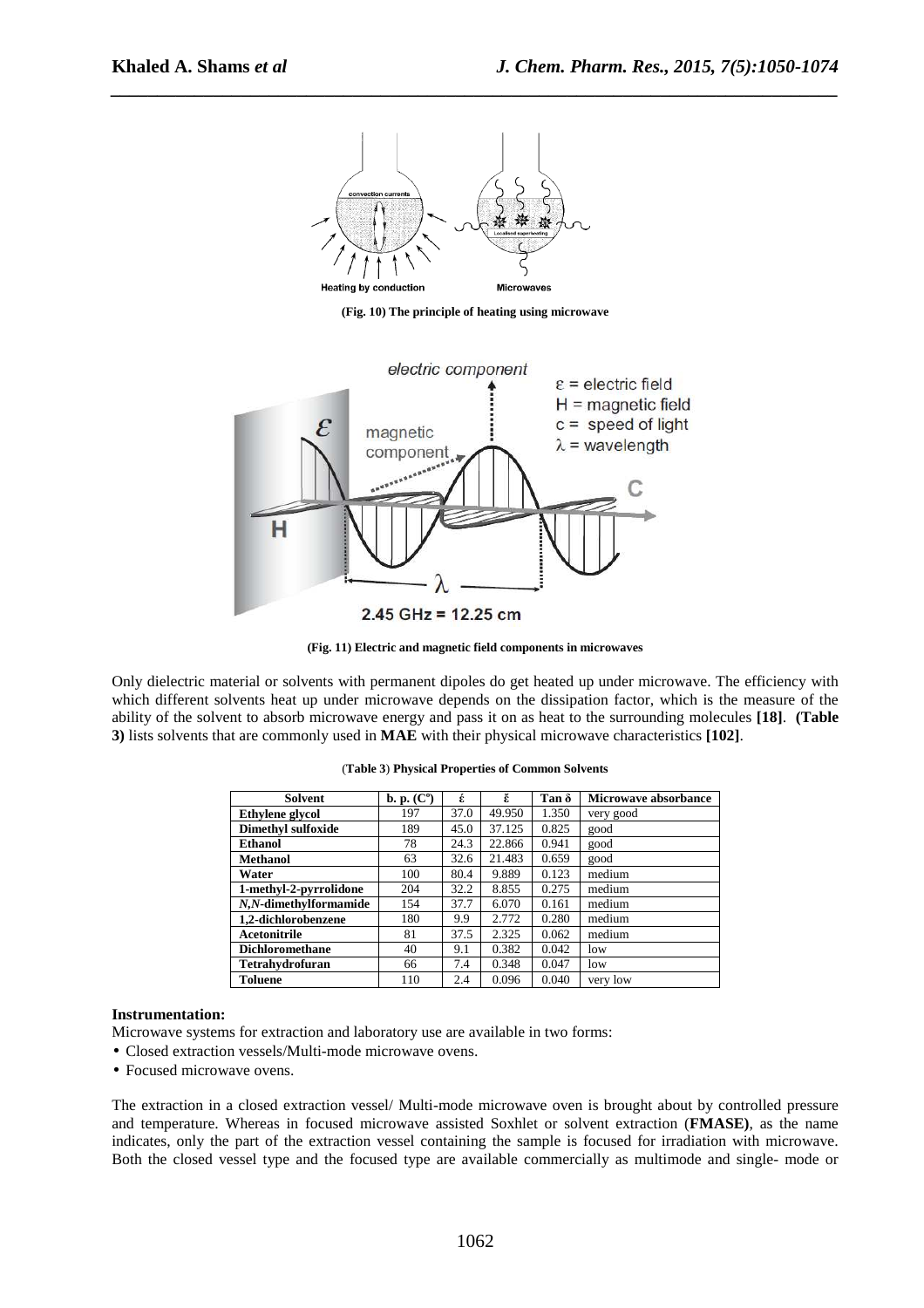focused systems. A multimode system allows random dispersion of microwave radiation within the microwave cavity, so every zone in the cavity and sample is irradiated evenly **[103]**.

*\_\_\_\_\_\_\_\_\_\_\_\_\_\_\_\_\_\_\_\_\_\_\_\_\_\_\_\_\_\_\_\_\_\_\_\_\_\_\_\_\_\_\_\_\_\_\_\_\_\_\_\_\_\_\_\_\_\_\_\_\_\_\_\_\_\_\_\_\_\_\_\_\_\_\_\_\_\_*

# **Extraction technique**

Even though dried plant material is used for extraction in most cases, but still plant cells contain minute microscopic traces of moisture that serves as the target for microwave heating. The moisture when heated up inside the plant cell due to microwave effect, evaporates and generates tremendous pressure on the cell wall due to swelling of the plant cell **[102]**. The pressure pushes the cell wall from inside, stretching and ultimately rupturing it, which facilitates leaching out of the active constituents from the ruptures cells to the surrounding solvent thus improving the yield of phytoconstituents. This phenomenon can even be more intensified if the plant matrix is impregnated with solvents with higher heating efficiency under microwave. Higher temperature attained by microwave radiation can hydrolyze ether linkages of cellulose, which is the main constituent of plant cell wall, and can convert into soluble fractions within 1 to 2 min.

The higher temperature attained by the cell wall, during **MAE**, enhances the dehydration of cellulose and reduces its mechanical strength and this in turn helps solvent to access easily to compounds inside the cell **[104]**. Microwave treatment affects the structure of the cell due to the sudden temperature rise and internal pressure increase. During the rupture process, a rapid exudation of the chemical substance within the cell into the surrounding solvents takes place. The effect of microwave energy is strongly dependent on the dielectric susceptibility of both the solvent and solid plant matrix. Most of the time, the sample is immersed in a single solvent or mixture of solvents that absorb microwave energy strongly. Temperature increases penetration of the solvent into the matrix and constituents are released into the surrounding hot solvent. However in some cases only selective heating of sample matrix is brought about by immersing the sample in a microwave transparent solvent (hexane, chloroform). This approach was tested for thermo labile components to prevent their degradation **[18, 99, 102]**.

# **Factors Affecting Microwave Extraction:**

## • **Solvent nature and volume:**

A correct choice of solvent is fundamental for obtaining an optimal extraction process. Solvent choice for **MAE** is dictated by the solubility of the target analyte, by the interaction between solvent and plant matrix, and finally by the microwave absorbing properties of the solvent **[99]**. Preferably the solvent should have a high selectivity towards the analyte of interest excluding unwanted matrix components. **MAE** can also be performed with the same solvent as used for the conventional extraction methods. However, the optimal extraction of solvents for **MAE** cannot always be deduced from those used in conventional procedures. The use of ethanol as an extracting solvent gave significantly higher yield than hexane extraction. This can be accounted due to the difference in dielectric properties of the solvent. Hexane is transparent to microwave and so does not heats up under microwave, whereas ethanol has good microwave absorbing capacity and hence heats up faster and can enhance the extraction process. Thus dielectric properties of the solvent towards microwave heating play an important role in microwave extraction. Both the efficacy and selectivity of **MAE** depend significantly on the dielectric constant of the extracting solvent mixture **[105, 106]**.

Adding small amount of water in the extracting solvent can penetrate easily into the cells of the plant matrix and facilitate better heating of the plant matrix.

Solvent free **MAE** (**SFMAE**) was also investigated for the extraction of volatile oil from several aromatic herbs where the natural moisture content of the plant material serves as the heating source and no extracting solvent are used **[89,107]**. **Volume** of the extracting solvent is also a critical factor. The overall knowledge is that the solvent volume must be sufficient to ensure that the plant matrix is always entirely immersed in the solvent throughout the entire irradiation time **[102]**. Thus a careful optimization of this parameter is of primary importance in **MAE**.

#### • **Extraction time:**

As in other extraction technique, time is another parameter whose influence needs to be taken into account. Generally, by increasing the extraction time, the quantity of analytes extracted is increased, although there is the risk that degradation may occur **[108,109]**.

#### • **Microwave power:**

Microwave power and irradiation time are two such factors, which influences each other to a great extent. A combination of low or moderate power with longer exposure may be a wise approach. Rapid rupture of cell wall takes place at higher temperature when kept at higher power, as a result together with the desired analytes impurities are also leached out into the solvent. Whereas at low power levels the cell wall rupture might take place gradually this enables selective **MAE [110]**.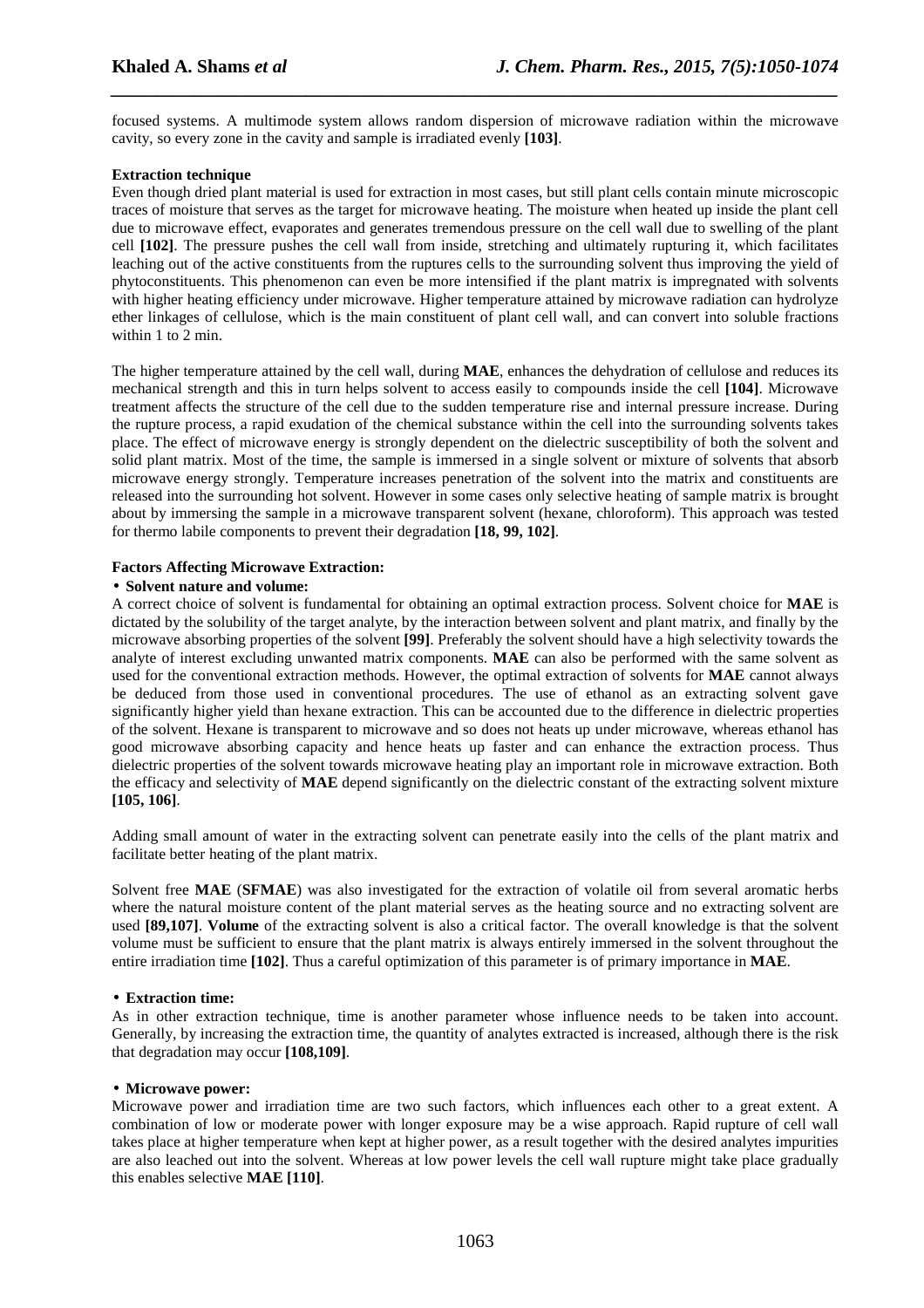# • **Matrix characteristics**

The plant particle size and the status in which it is presented for **MAE** can have a profound effect on the recoveries of the extraction efficiency. Fine powder can enhance the extraction by providing larger surface area, which provides better contact between the plant matrix, and the solvent, also finer particles will allow improved or much deeper penetration of the microwave. The status of the plant matrix presented for **MAE** also needs to be evaluated during the extraction process. Sample pretreatment prior to **MAE** can bring about effective and selective heating of the plant matrix. The plant matrix may be selectively heated by microwave with the extracting solvent surrounding the sample transparent to microwave. This approach as already explained earlier can be used for the extraction of thermo labile constituents. Presoaking of the dried plant material in the extracting solvent prior to **MAE** improved the yield **[102]**.

*\_\_\_\_\_\_\_\_\_\_\_\_\_\_\_\_\_\_\_\_\_\_\_\_\_\_\_\_\_\_\_\_\_\_\_\_\_\_\_\_\_\_\_\_\_\_\_\_\_\_\_\_\_\_\_\_\_\_\_\_\_\_\_\_\_\_\_\_\_\_\_\_\_\_\_\_\_\_*

# • **Temperature**

Microwave power and temperature are very interrelated to each other and needs to be given special attention particularly when working with closed vessel system. In closed vessel systems, temperature may reach well above the boiling point of the solvent **[99]**. This elevated temperature will result in improving extraction efficiencies since desorption of analyte from active sites in the matrix will increase. Additionally solvents have higher capacity to solubilize analytes at higher temperature while surface tension and solvent viscosity decreases with temperature, which will improve sample wetting and matrix penetration respectively. Temperature can be effectively controlled in open vessel system by proper combinations of extracting solvents which heat up differently.

# **4. Ultrasound Assisted Extraction (UAE):**

The mechanical effect of ultrasound accelerates the release of organic compounds contained within the plant body due to cell wall disruption, mass transfer intensification and easier access of the solvent to the cell content. Ultrasonic-assisted extraction is one of the important techniques for extracting the valuable compounds from the vegetal materials **[111]**, and it is quite adaptable on a small or large scale (i.e. on a laboratory or industry scale) **[112]**. The general ultrasonic devices are ultrasonic cleaning bath and ultrasonic probe system **(Fig. 12)**. The former is suitable to sample preparation for analytical purpose and the latter is efficient in large-scale extraction **[112-114]**.



**(Fig. 12) Ultrasonic Probe System (Phytochemistry Dept., NRC)**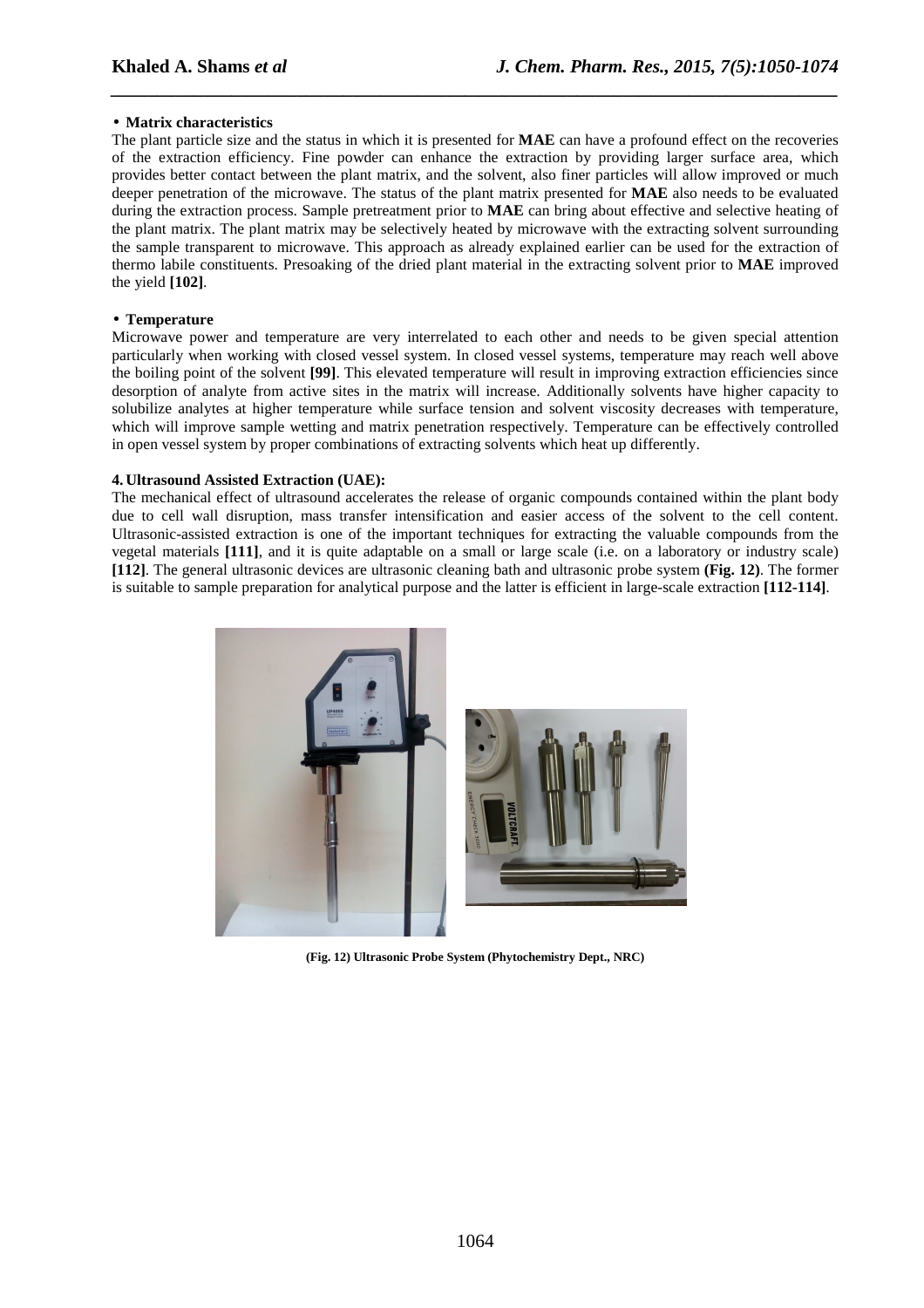

*\_\_\_\_\_\_\_\_\_\_\_\_\_\_\_\_\_\_\_\_\_\_\_\_\_\_\_\_\_\_\_\_\_\_\_\_\_\_\_\_\_\_\_\_\_\_\_\_\_\_\_\_\_\_\_\_\_\_\_\_\_\_\_\_\_\_\_\_\_\_\_\_\_\_\_\_\_\_*

**(Fig. 13) Ultrasonic Cleaning Bath (Phytochemistry Dept., NRC)** 

# **Ultrasound Assisted Extraction synonyms**

Sonication-assisted extraction or Ultrasonication assisted extraction

# • **Direct Ultrasonic Application**

Direct application is achieved through ultrasonic probes, which are immersed into sample, performing ultrasonication directly over the solution without any barrier other than the solution itself (**Fig. 12)** 

# • **Indirect Ultrasonic Application**

Indirect application is performed, generally, using an ultrasonication bath, the ultrasonic wave needs first to cross the liquid inside the ultrasonic device and then to cross the wall of the sample container (**Fig. 13**).

# **Factors affecting extraction efficiency:**

Factors affecting extraction efficiency were examined either individually or in combination. These factors include: (1) the nature of the tissue being extracted and the location of the components to be extracted with respect to tissue structures, (2) pretreatment of the tissue prior to extraction, (3) the nature of the components being extracted, (4) the effects of ultrasonics primarily involve superficial tissue disruption, (5) increasing surface mass transfer**(115,116)**, (6) intraparticle diffusion, (7) loading of the extraction chamber with substrate, (8) increased yield of extracted components and (9) increased rate of extraction, particularly early in the extraction cycle enabling major reduction in extraction time and higher processing throughput **[117,118]**.

Living tissues where the desired components are localized in surface glands can be stimulated to release the components by relatively mild ultrasonic stressing **[119]**. In tissues where the desired components are located within cells, pre-ultrasound treatment by size reduction to maximise surface area is critical for achieving rapid and complete extraction<sup>(120,112,115)</sup>. Where pre-hydration is necessary to achieve extraction, ultrasound effectively accelerates the hydration process **[112]**. Ultrasound induced cavitation bubbles present hydrophobic surfaces within the extraction liquid thereby increasing the net hydrophobic character of the extraction medium. Thus it is possible to extract polar components into otherwise hydrophilic aqueous extraction media, reducing the need for generally undesirable hydrophobic or strongly polar extraction media. The disruption of tissue surface structures is revealed with microscopic examination **[112,121,122,115]**.

Ultrasonic equipment engineering is such that it is commercially viable and scalable to consider industrial-scale ultrasonic aided extraction. Potential exists for applying **UAE** for enhancement of aqueous extraction and also where organic solvents can be replaced with generally safe solvents. UAE can also provide the opportunity for enhanced extraction of heat sensitive bioactive and food components at lower processing temperatures. There is also a potential for achieving simultaneous extraction and encapsulation of extracted components to provide protection through the use of ultrasonic. **Compared with other extraction techniques such as microwave-assisted extraction, the ultrasonic device is cheaper and its operation is much easier [102,123]**.

**UAE** uses acoustic cavitation to cause disruption of cell walls, reduction of particle size, and enhancement of contact between the solvent and the target compounds **[124]**.

The ultrasonic field enables generation, locally, of micro-cavitations in the liquid surrounding the plant material. The effects are two fold: **mechanical disruption** of the cell's wall releasing its content and **local heating** of the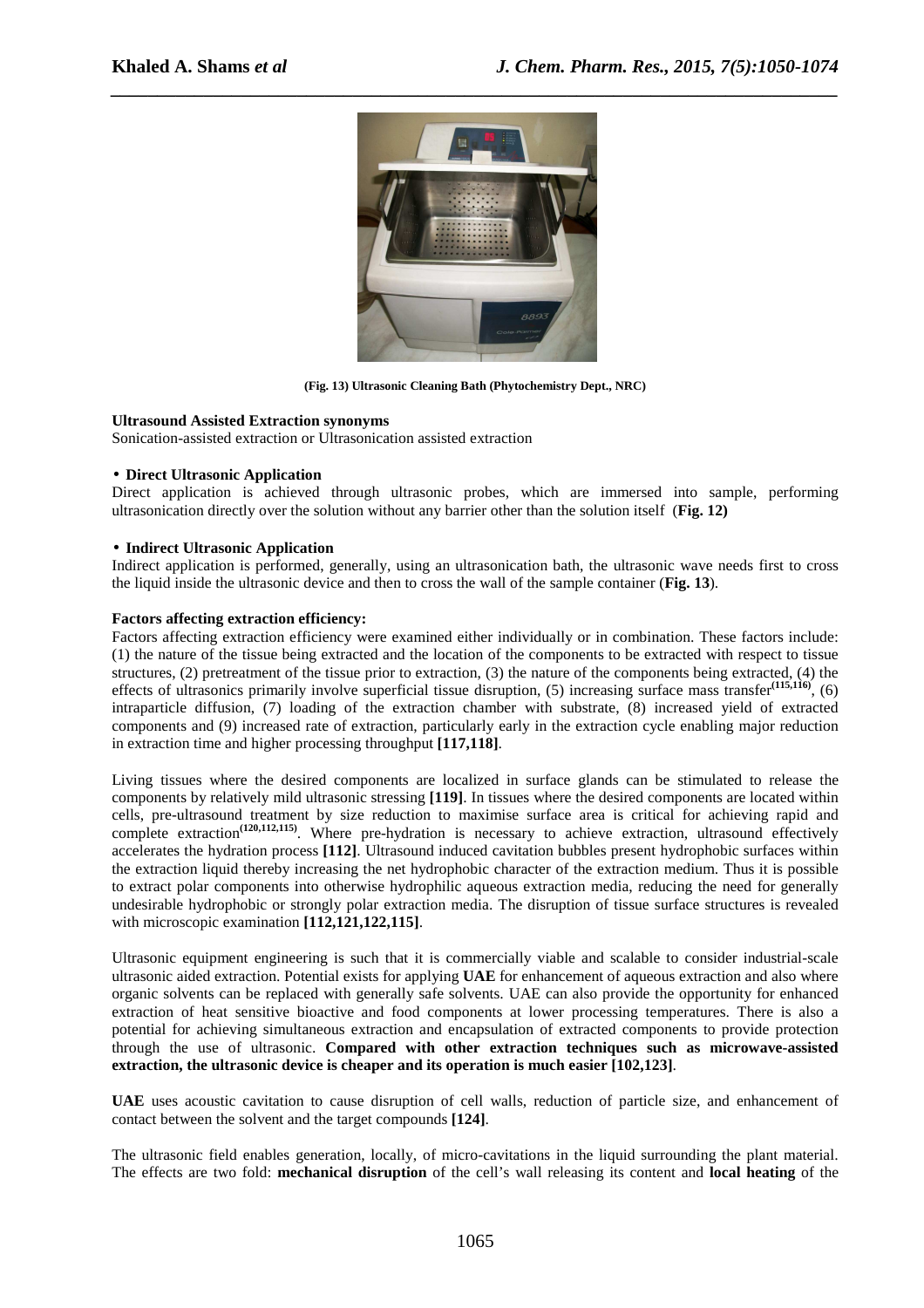liquid, increasing the extract diffusion. The kinetic energy is introduced in the whole volume following the collapse of cavitation bubbles at or near walls or interfaces thus improving the mass transfer across the solid-liquid interface. The mechanical effects of ultrasounds induce a greater penetration of solvent into cellular membranes walls, facilitating the release of contents of the cells and improve mass transfer **[125]**.

*\_\_\_\_\_\_\_\_\_\_\_\_\_\_\_\_\_\_\_\_\_\_\_\_\_\_\_\_\_\_\_\_\_\_\_\_\_\_\_\_\_\_\_\_\_\_\_\_\_\_\_\_\_\_\_\_\_\_\_\_\_\_\_\_\_\_\_\_\_\_\_\_\_\_\_\_\_\_*

# **Instrumentation for Ultrasound-Assisted Extraction:**

In **UAE** only a small portion of the ultrasound spectrum is used, namely power ultrasound. Power ultrasound, having frequencies between 20 kHz and 100 MHz, are now well known to have significant effects on the rate of various physical and chemical processes such as cleaning, degassing, solubilization, homogenization, emulsification, sieving, filtration, and crystallization. Power ultrasound involves the mechanical and chemical effects of cavitation. When a liquid is irradiated by ultrasound, microbubbles form, grow, and oscillate extremely quickly, and eventually collapse powerfully if the acoustic pressure is high enough. These collapses, occurring near a solid surface, generate microjets and shock waves that result in cleaning, erosion, and fragmentation of the surface. Micro discharges due to high electrical fields generated by deformation and fragmentation of the bubbles and the formation of radicals could be responsible for the observed chemical effects **[126]**.

The two ultrasound apparatus most commonly used for extraction are the **ultrasonic cleaning bath** and the more **powerful probe system**. For small extraction volumes, an ultrasound horn with the tip submerged in the fluid can be sufficient. Large volumes of fluids have to be sonicated in an ultrasound bath or in continuous or in continuous or recycled-flow sonoreactors **[126]**. Although most of the research effort in UAE has concentrated on ultrasound itself, some studies have also examined the coupling between ultrasound and other techniques. When combined with supercritical fluid extraction, **UAE** enhances mass transfer of the species of interest from the solid phase to the extraction solvent **[127]**.

**UAE** of bioactive compounds is increasingly efficient at directly transferring knowledge into technology for commercial development. This novel process can extract analytes under a concentrated form (low volumes of solvent) and free from any contaminants or artifacts. **The new systems developed so far clearly demonstrated the advantages of UAE in terms of yield, selectivity, operating time, energy input, and even preservation of thermolabile compounds [126]**.

# **5.Enhancing Values of Medicinal Plant Extracts by Nanotechnology**:

Milling, grinding or pulverization objective is to produce a suitable sized product for extraction. In extraction processes, milling increases the surface area to volume ratio for improved solvent contact during the extraction process. Raw material factors influencing the extraction process include particle size and size distribution, as well as particle shape and bed packing properties of the material.

The mechanical breakdown of the tough cellulosic plant wall material which forms a barrier against solvent extraction, also improves extractability from the botanical material. It was also reported that fine milling of the botanical matrix may lead to degradation of sensitive compounds as well as loss of volatile components during the extraction process.

A high proportion of oversize particles would result in under-extraction or inefficient extraction processes. A large particle size distribution was reported to result in lower yields and poor reproducibility.

**Nanotechnology** can simply be defined as the technology at the scale of one billionth of a metre **[129]**. Materials exhibit unique properties at nanoscale of 1 to 100 nanometre (nm). The changes in properties are due to increase in surface area and dominance of quantum effects which is associated with very small sizes and large surface area to volume ratio **[130]**. The unique features of nanoparticles have raised great expectations in the field of drug delivery because of their potential to improve clinical efficacy of problematic drug compounds **[131]**. Besides, nanoparticulate drug delivery systems offer exceptional flexibility as a wide variety of active agents including hydrophilic and hydrophobic drugs, proteins, vaccines, and biological macromolecules may be delivered via numerous routes of administration **[132]**. Some of the challenges of most drug delivery systems include poor bioavailability, *in vivo* stability, solubility, intestinal absorption, sustained and targeted delivery to site of action, therapeutic effectiveness, side effects and plasma fluctuations of drugs which either fall below the minimum effective concentrations or exceed the safe therapeutic concentrations. However, nanotechnology in drug delivery is an approach designed to overcome these challenges due to the development and fabrication of nanostructures at submicron scale and nanoscale which are mainly polymeric and have multiple advantages **[129]**. Nanotechnology is strategic in developing drug delivery systems which can expand drug markets. Nanotechnology can be applied to reformulate existing drugs thereby extending products' lives, enhance their performance, improve their acceptability by increasing effectiveness, as well as increase safety and patient adherence, and ultimately reduce health care costs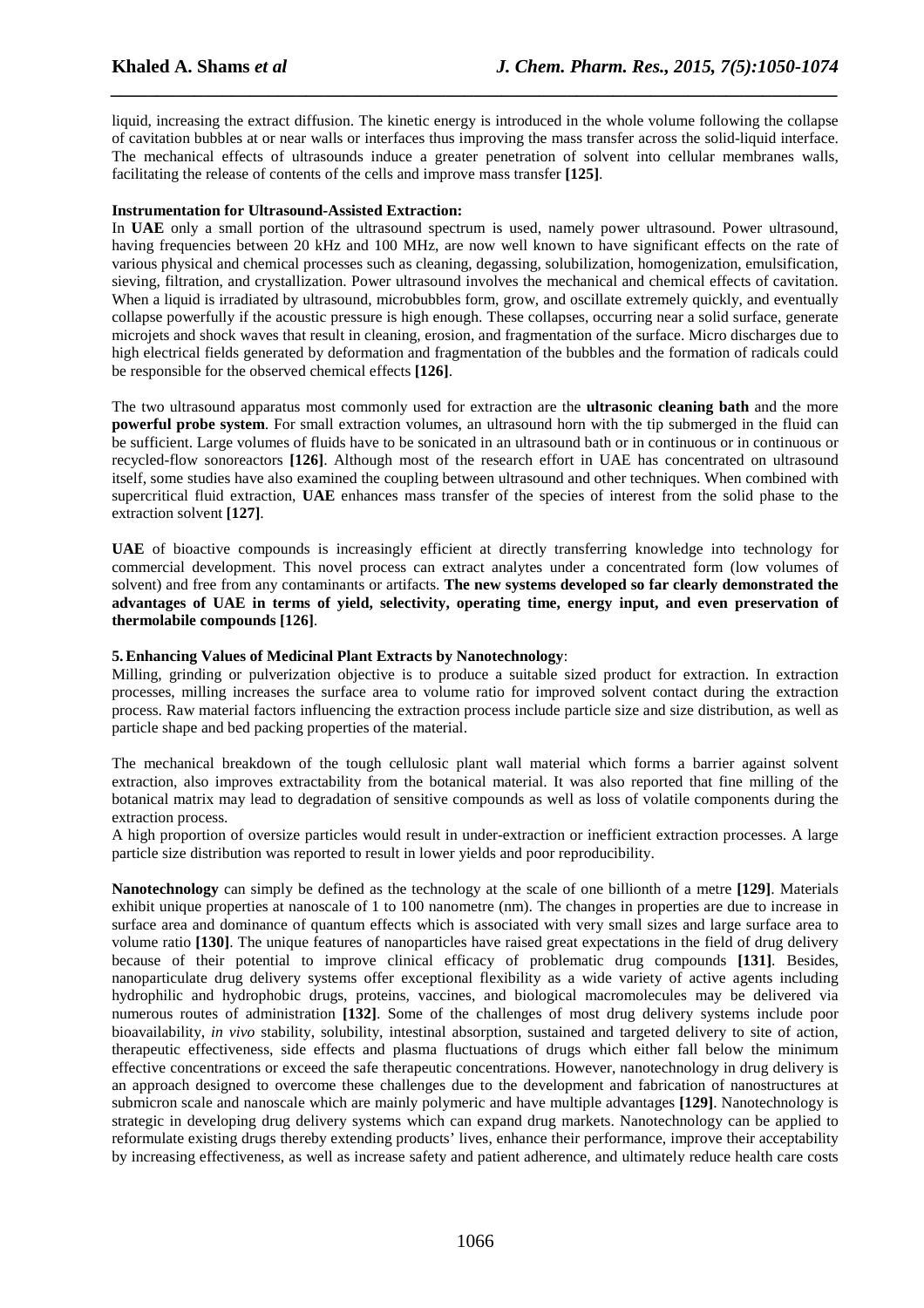**[133, 134]**. Nanotechnology may also enhance the performance of drugs that are unable to pass clinical trial phases **[134]**.

*\_\_\_\_\_\_\_\_\_\_\_\_\_\_\_\_\_\_\_\_\_\_\_\_\_\_\_\_\_\_\_\_\_\_\_\_\_\_\_\_\_\_\_\_\_\_\_\_\_\_\_\_\_\_\_\_\_\_\_\_\_\_\_\_\_\_\_\_\_\_\_\_\_\_\_\_\_\_*

# **1.Enhanced Antioxidant Bioactivity of** *Salvia miltiorrhiza* **(Danshen) Products Prepared Using Nanotechnology:**

The antioxidant activities of the medicinal plant *Salvia miltiorrhiza* (**Danshen**) prepared using nanotechnology or traditional grinding methods were compared using three biological assays. It was found that the nanotechnology preparation had stronger antioxidant bioactivities. Complementary quantitative analysis of four active constituents, salvianolic acid B, cryptotanshinone, tanshinone I and tanshinone IIA, by HPLC revealed only marked differences for salvianolic acid B. The results indicate that the polar active constituent in the nanotechnology samples was released faster compared to the traditionally powdered samples **[135]**.

# **2. Survey of herbal drugs formulated in nanodelivery systems:**

**1. Curcumin** is a natural diphenolic compound derived from timeric *Curcuma longa* and proven to be a modulator of intracellular signaling oathways that control cancer cell growth, inflammation, invasion and apoptosis, revealing its anticancer potential **[136]**. Free cucumin was shown not to be cytotoxic to normal cells, including hepatocytes, mammary epithelial cells etc. Curcumin also, suppresses growth of several bacteria like *Streptococcus, Staphylococcus, Lactobacillus, etc.* Several types of NP have been found to be suitable for the encapsulation or loading of curcumin to improve its effects in cancer therapeutics. The characteristics of these curcumin nanoformulations can be tailored according to the specific requirement for inducing cellular death by various mechanisms **[136]**. A simple way to improve the bioavailability of curcumin, protect it from degradation and metabolism, and increase its targeting capacity toward cancer tumors is to formulate it in NP, such as polymer NPs, polymeric micelles, liposome/phospholipid, nano-/microemulsions, nanogels, solid lipid nanoparticles, polymer conjugates, self assembliesand so on, in order to deliver an active form of curcumin to tumors **[137]**. Safe toxicological profiles of the various curcumin nanoormulations and their efficacy in the cell line models highlight their potential for evaluation in *in vivo* models. Human trials need to be conducted to establish their effectiveness in clinical applications as an improved therapeutic modality for cancer treatment **[136]**.

**2. Quercitin** (**QU**) is a well known flavonoid distributed ubiquitously in fruits, vegetables and herbs or related products, e.g., apples, onions **[138]**. QU has been extensively investigated for its pharmacological effects that include antitumor, anti-inflammatory, antioxidant and hepatoprotective activities **[139]**. Various techniques have been used to increase the solubility of **QU** including complexation with cyclodextrin and liposome **[140]**. Nanoparticles are particularly useful in drug delivery for water-insoluble compounds, because their size (less than 1000 nm) can increase the absorption and the bioavailability of the delivered drug. A novel quercitin nanoparticle system (**QUEN**) was prepared by simple nanoprecipitation **[139]**. The QUEN were successfully developed by the nanoprecipitation technique. Increased antioxidant activities of QU from QUEN were correlated with the improvements of physicochemical characterization and dissolution property. Thus **QUEN** may be applied in clinical setting and warrant further studies **[139]**.

**3. Silymarin**, silybin is a main biologiucally active component in silymarin, which is an antihepatotoxic polyphenolic substance isolated from the milk thistle plant named silybum marianum, and has been widely used as a therapeutic agent for a variety of acute and chronic liver diseases<sup> $(141)$ </sup>. However, the therapeutic effect of silybin is discounted by its extremely poor aqueous solubility, which results in poor oral absorption and bioavailability. To solve this problem, srveral approaches such as formation of silybin-phospholipid complex, silymarin solid dispersions, silymarin encapsulated liposomes, silymarin self microemulsifying drug delivery system and so on have been employed to improve the dissolution rate of silybin or silymarin thus enhancing its bioavailability**(141)**. An optimized nanoemulsion formulation consisted of sefsol-218 oil, tween 80 surfactant, ethanol cosurfactant, having low particle size and viscosity showed the AUC and C<sub>max</sub> of the nanoemulsion after oral administration to be 4-fold and 6-fold higher than those of drug suspension of silymarin **[142]**.

**4. Naringenin** is a natural flavonoid aglycone of naringin and widely distributed in citrous fruits, tomatoes, cherries, grapefruit and cocoa. As a well known antioxidant compound, the bioactivity of NAR has been attributed to its structure activity relationship. The number of hydroxyl substitutions of NAR can donate hydrogen to ROS, allowing acquisition of stable structure, thus enabling scavenging of these free radicals. In addition, NAR has ben extensively investigated for its pharmacological activities, including antitumor, anti inflammatory and hepatoprotective effects. Although NAR possesses excellent free radical scavenging ability and pharmacological activities, clinical studies showed hampering of its activities owing to its extreme water insolubility. Novel drug delivery systems can greatly improve the performance of drugs in terms of efficacy, solubility and bioavailability. Particularly, nanoparticle system is an emerging highly promising technology in enhancing drug delivery. Novel NAR- loaded nanoparticles could enhance the drug's hepatoprotective, antioxidant and antiapoptotic effects in ameliorating CCl<sub>4</sub> toxicity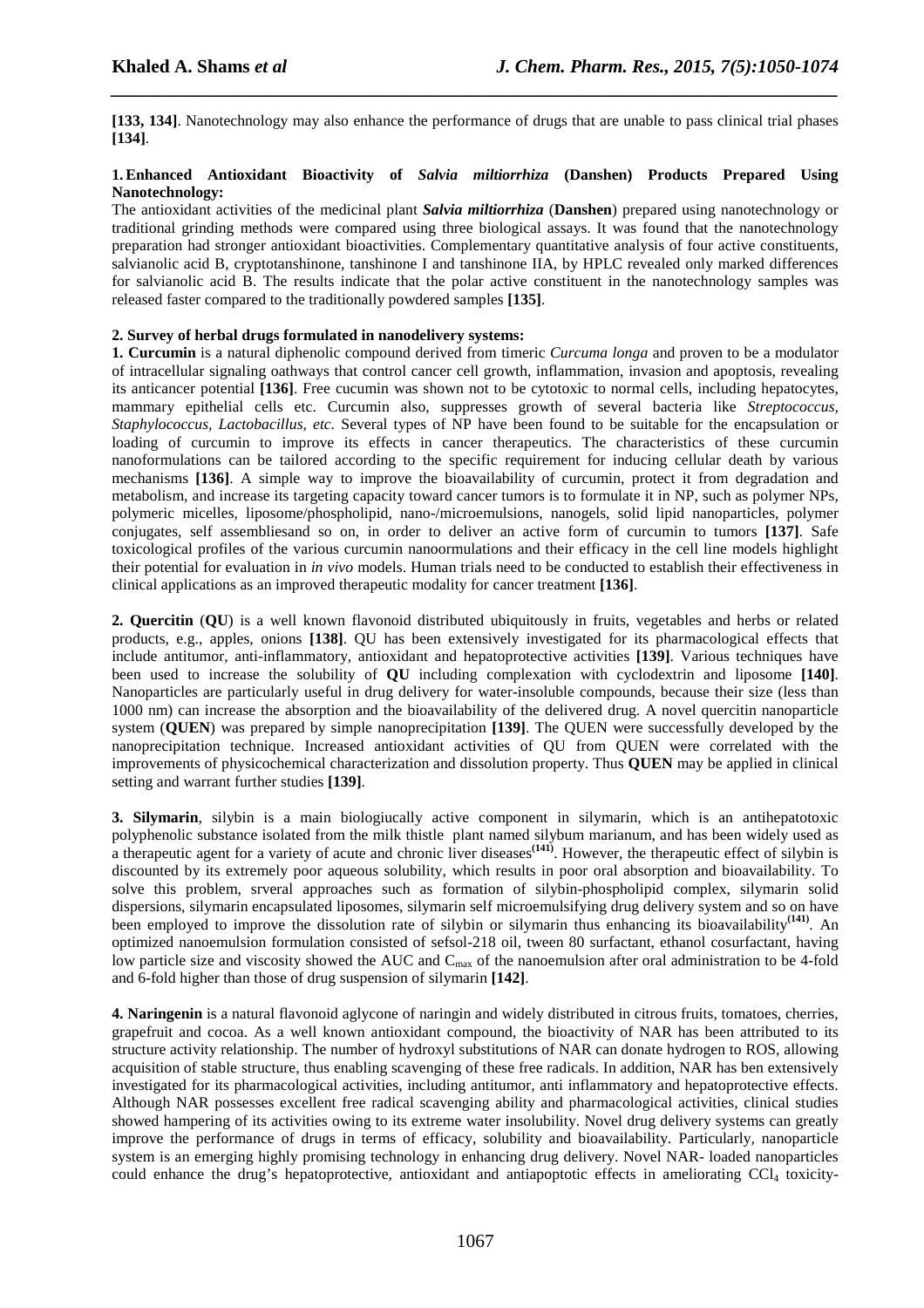triggered necrosis and apoptosis. The small particle size was an important factor for acquiring optimal in vivo efficacy. Nanoparticles could be used to improve bioavailability of NAR on oral administration. NAR merits further investigation for clinical application as in prophylaxis of chronic liver diseases **[143]**.

*\_\_\_\_\_\_\_\_\_\_\_\_\_\_\_\_\_\_\_\_\_\_\_\_\_\_\_\_\_\_\_\_\_\_\_\_\_\_\_\_\_\_\_\_\_\_\_\_\_\_\_\_\_\_\_\_\_\_\_\_\_\_\_\_\_\_\_\_\_\_\_\_\_\_\_\_\_\_*

**(Table 5)** represents examples of some phyto-constituents extracted from medicinal and aromatic plants using innovative extraction methods.

# **Some Applied Research Results Throughout project ID: 973 Funded by STDF:**

**1.Extraction and Evaluation of medicinal plants extracts (***Cynara scolymus* **L.):** 

Three Samples of 50 g of dry leaves of *Cynara scolymus* **L.** (Artichoke) were extracted by 3 different extraction methods for each *viz.* traditional, microwave and sonicator methods **[128]**.

Evaluation of the efficiency of the extraction methods was done with respect to the total yield of the obtained extracts as well as the standardization of the main active constituents. (**Table 4**) summarizes the obtained yield for the extracted plants.

# **HPLC analysis of** *Cynara scolymus* **L. extracts:**

HPLC was applied to quantify letuoline-7-glucoside, chlorogenic acid and cynarin in the different *Cynara scolymus* L. extracts. Cynarine, chlorogenic acid and Luteolin-7-glucoside appeared at Rt 12.579 min, 8.151 and 17.391min; respectively (**Table 4**).

**(Table 4) shows the total yield percent & percentages of cynarine, chlorogenic acid and Luteolin-7-glucoside in the different prepared extract** 

| <b>Extraction</b><br>method | <b>Total</b><br>Yield % | Cynarin%, Rt<br>12.579 min | chlorogenic acid%,<br><b>Rt</b> 8.151 min | Luteolin-7-glucoside%,<br>Rt17.391min |
|-----------------------------|-------------------------|----------------------------|-------------------------------------------|---------------------------------------|
| <b>Microwave</b>            | 30%                     | 1.936%                     | 50.607%                                   | 6.62%                                 |
| <b>Sonication</b>           | 18%                     | 2.123%                     | 50.761%                                   | 5.76%                                 |
| <b>Traditional</b>          | 7%                      | 1.406%                     | 18.02%                                    | 4.29%                                 |

Microwave extraction technique seems to be economically promising, simple and efficient. The total extraction yield was 30% while that produced by traditional method was 18%. Ultrasonic assisted extraction yielded 17% of the total extract which is not significantly different than the traditional method extract. These experiments demonstrate that the use of microwave in *Cynara scolymus* L. extraction produced the highest yield.

# **From this table we can conclude the following:**

• Both microwave-assisted extraction (**MAE**) and sonication assisted extraction have shown to enhance the extraction efficiency of the interested components. Microwave-assisted extraction gave the highest yield of extract as well as higher percentages of both cynarin and luteolin-7-glucoside than those detected in the extract prepared by traditional method.

• Despite ultrasonic assisted extraction gave a lower extraction yield than the traditional method, the percentage of both cynarin and luteolin-7-glucoside were higher in its extract than the traditional method. Chlorogenic acid; which is the most potent compound in Cynara scolymus preparations (BP 2009); was obtained in 3 folds by the new techniques.

• The utilization of **MAE** and **UAE** techniques has proven to be a much simpler and more effective than the conventional extraction methods for obtaining active compounds from *Cynara scolymus* L .

**In conclusion**, comparison of these extraction methods revealed that they produce extracts with similar qualitative characteristics, however high quantitative differences.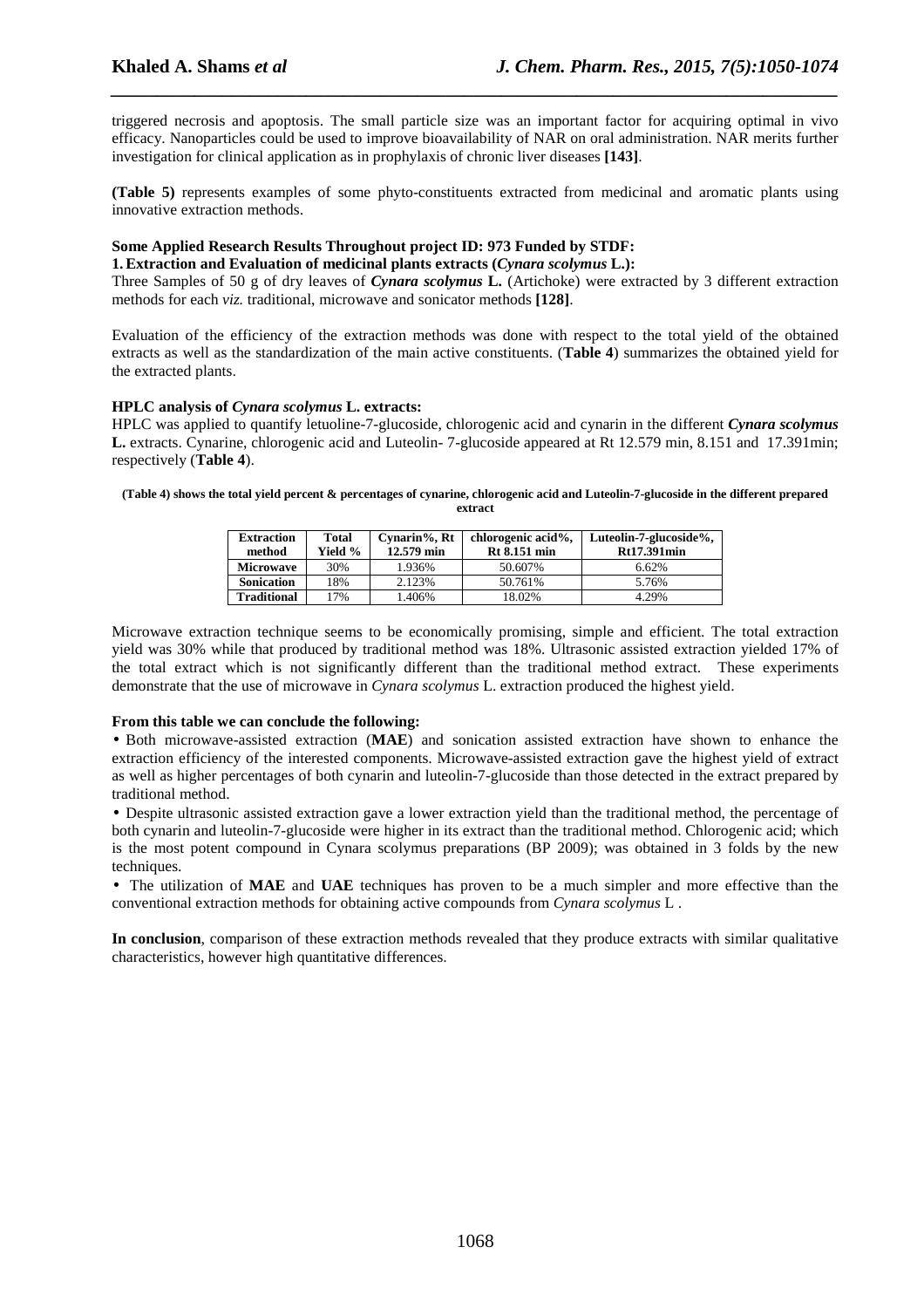| No.            | Plant,<br><b>Secondary</b><br>metabolite                                                                   | <b>Extraction Method</b>                                                                           | Performance                                                                                                                                                                                                                                                                                           | Ref.    |
|----------------|------------------------------------------------------------------------------------------------------------|----------------------------------------------------------------------------------------------------|-------------------------------------------------------------------------------------------------------------------------------------------------------------------------------------------------------------------------------------------------------------------------------------------------------|---------|
| $\mathbf{1}$   | Anthraquinones from the<br>roots of (Morinda citrifolia)                                                   | US 38.5 kHz bath                                                                                   | UAE reduced the time of extraction and increased extraction<br>yield compared to silence maceration.                                                                                                                                                                                                  | $[144]$ |
| $\overline{2}$ | Artemisinin<br>of Artemisia<br>annua leaves                                                                | US 40 kHz bath                                                                                     | The concentration of artemisinin at an extraction time of 60 min<br>shows a percentage increase of approximately 58% when<br>ultrasound is applied at $25\degree$ C compared to conventional<br>maceration.                                                                                           | [145]   |
| 3              | Vanillin of vanilla pods                                                                                   | US 22.4 kHz probe                                                                                  | The use of UAE increased significantly extraction efficiency<br>compared to soxhlet extraction                                                                                                                                                                                                        | $[146]$ |
| $\overline{4}$ | acid from the roots of<br>Glycyrrhizic<br>Glycyrrhizia<br>glaubra                                          | Open vessel microwave<br>extraction                                                                | MAE was about 10 times faster than conventional extraction<br>methods including extraction at room temperature, Soxhlet, heat<br>reflux and ultrasonic extraction. Optimal conditions (50-60%<br>ethanol, ammonia concentrations of $1-2\%$ for $4-5$ min and<br>solvent/solid ratios of 10:1(mL/g)). | [147]   |
| 5              | Capsaicinoids<br>from<br>capsicum fruit                                                                    | Closed<br>extraction<br>vessel<br>system                                                           | Extraction using MAE gave double the yield of capsaicinoid that<br>recovered using shaken flask and heat reflux extraction methods.<br>Optimal conditions (acetone for 7 min and 30% power of 300<br>W)                                                                                               | $[148]$ |
| 6              | Essential oils from orange<br>peel                                                                         | Open vessel microwave<br>extraction                                                                | Microwave accelerated distillation (MAD) offers<br>shorter<br>extraction times and better yields (0.42% against 0.39% for<br>hydrodistilation). Optimal conditions (solvent free extraction for<br>30 min at 100 $^{\circ}$ C and 1000 W power)                                                       | [149]   |
| $\overline{7}$ | Essential Oil of Foeniculum<br>vulgare Mill (Fennel) Fruits                                                | Hydrodistillation,<br>supercritical fluid extraction<br>and<br>microwave<br>assisted<br>techniques | Both MAE and SFE enhanced the extraction efficiency of the<br>interested components. MAE gave the highest<br>yield of oil as well as higher percentage of Fenchone (28%),<br>whereas SFE gave the highest percentage of anethol (72%).                                                                | $[150]$ |
| 8              | Isoflavones from soybeans                                                                                  | <b>PLE</b>                                                                                         | PLE increased the extraction efficiency of isoflavones when<br>compared to shaking, vortexing, sonication, stirring and Soxhlet                                                                                                                                                                       | [151]   |
| 9              | Catechin and epicatechin<br>form grape seeds                                                               | <b>PLE</b>                                                                                         | Compared to magnetic stirring and ultrasound-assisted<br>extraction, PLE was a better methodology in terms of recovery,<br>reproducibility and time efficiency, PLE optimum conditions (<br>extraction using methanol for 10 min at 130 $^{\circ}$ C)                                                 | [152]   |
| 10             | Total Extraction Yield and<br>Silymarin<br>Content<br>of<br>Silybum marianum L. Seeds.                     | Effect of particle size (nano-<br>particle)                                                        | Optimization of milling parameters was found to be a crucial<br>step in determining the extracted silymarin contents. As<br>expected, a smaller particle size has led to higher extraction<br>vield.                                                                                                  | [153]   |
| 11             | Silymarin<br>οf<br>content<br>Silybum marianum seeds                                                       | <b>UAE</b>                                                                                         | UAE using 20 kHz probe and 40 kHz bath increased the<br>extraction yield of silymarin when compared to conventional<br>maceration                                                                                                                                                                     | [154]   |
| 12             | <b>Effect of Extraction Method</b><br>on Lipid Contents of Three<br>Medicinal<br>Plants<br>of<br>Apiaceae" | fluid<br>UAE.<br>supercritical<br>extraction and Percolation,                                      | Both UAE and SFE enhanced the extraction efficiency of the<br>fatty acid of Celery, Parsley and Fennel. UAE gave the highest<br>percentage yield.                                                                                                                                                     | [155]   |
| 13             | Enhanced Extraction Yield<br>of Glycyrrhizic Acid from<br>Glycyrrhiza glabra L.                            | MAE, UAE and percolation                                                                           | the highest glycyrrhizic acid content was obtained in sample<br>prepared by ultrasound extraction                                                                                                                                                                                                     | [156]   |

**(Table 5): Phyto-constituents extracted from medicinal and aromatic plants using innovative extraction methods** 

*\_\_\_\_\_\_\_\_\_\_\_\_\_\_\_\_\_\_\_\_\_\_\_\_\_\_\_\_\_\_\_\_\_\_\_\_\_\_\_\_\_\_\_\_\_\_\_\_\_\_\_\_\_\_\_\_\_\_\_\_\_\_\_\_\_\_\_\_\_\_\_\_\_\_\_\_\_\_*

# **DISCUSSION**

The need for development of existing methods of extraction and the introduction of the new technique in Egypt will give rise to the discovery of new biologically active compounds from phyto-pharmaceutical sources. More research is needed to improve the understanding of extraction mechanisms, remove technical barriers, improve the design and scale up of the novel extraction systems for their better industrial applications through:

**1.Establishing novel technology** for the extraction of medicinal and aromatic plants in Egypt (Transfer of Technology) needs:

• Carrying comparative studies to assess the new techniques results against the conventional ones. These studies include quantitative and qualitative studies using the recent techniques for analysis e.g. High Performance liquid Chromatography (HPLC), High Performance Thin Layer Chromatography (HPTLC), UV spectroscopic determinations.

• Establishing standard operating procedures for extraction, new methods for herbal products standardization and establishing quality assurance and quality control protocols according to the obtained results for assuring that existing Egyptian essential oils and medicinal plant extracts meets specifications and requirements

• Organizing workshops, seminars, training courses for research institutes, universities and emphasizing the attendance and contribution of the industrial sector interested in this technology.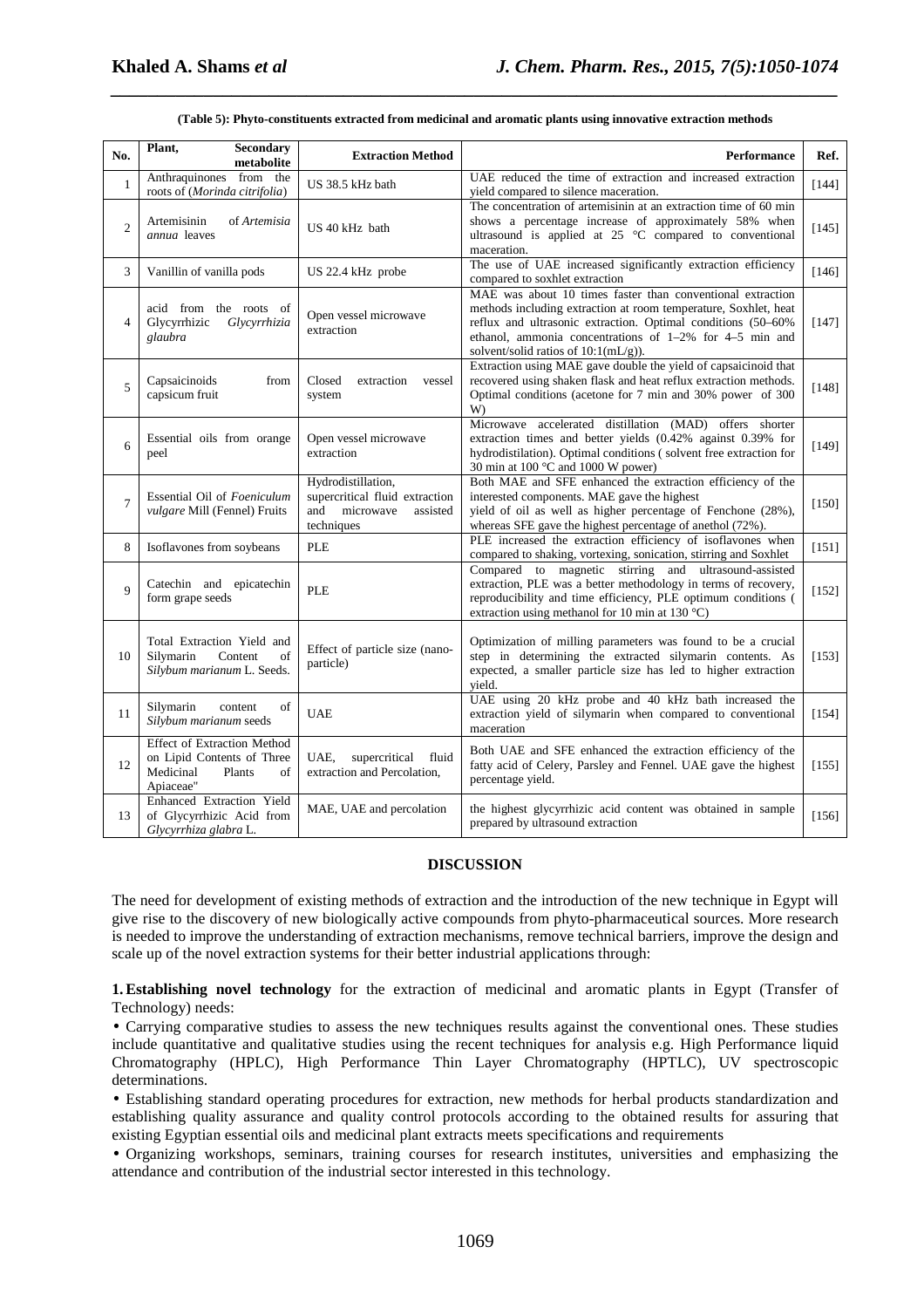• Value addition of the medicinal plants can be achieved either directly by improving the quality of the plant material or indirectly by quality assurance of the plant material or the semi-processing of the material to a value added product (extraction process) through Introducing novel and innovative techniques for the extraction of medicinal and aromatic plants to Egypt and Improving selectivity and efficiency of extracting the Egyptian medicinal and aromatic plants.

*\_\_\_\_\_\_\_\_\_\_\_\_\_\_\_\_\_\_\_\_\_\_\_\_\_\_\_\_\_\_\_\_\_\_\_\_\_\_\_\_\_\_\_\_\_\_\_\_\_\_\_\_\_\_\_\_\_\_\_\_\_\_\_\_\_\_\_\_\_\_\_\_\_\_\_\_\_\_*

# **2.Optimizing Extraction Techniques:**

In all of the proposed methods of extraction there are several factors that influence the selectivity and the efficiency of the procedure.

These factors include the nature of solvent, temperature, time, power, pressure, matrix nature, and water contents of the extracted materials. In addition to these factors severely interacting with one another, a statistical optimization strategy needs to be adopted for determination of the optimum operating conditions. An orthogonal L9 array design can be used for the extraction optimization of **Taguchi approach [157]**. Design of experiments using Taguchi approach can be effectively used for product and process designs, study the effects of multiple factors on the performance, and solve production problems by objectively laying out the investigative experiments. Taguchi method improves the quality of products and process, which is achieved when a higher level of performance is consistently achieved **[158]**. The highest possible performance is obtained by determining the optimum combination of design factors. The consistency of performance is obtained by making the product / process insensitive to the influence of the uncontrollable factor.

# **3.Exploring the application of the different extraction techniques at semi pilot and pilot scales:**

Egypt will have the opportunity to be a pioneer and a focal point for this new technology in the region (Middle East and Africa) and enlarge the industrial and social impact by transferring basic research to applied one through different channels including:

• Scaling up and pilot experiments for model verification.

• National cooperation between interested and involved sectors for production of valuable outcomes.

• Establishing a National Research and Development Network for Egyptian Medicinal and Aromatic Plants with the aim of boosting the research performance, application and maximizing the utilization of research results nationally as well as internationally.

• Spreading of this new technology among research institutes, universities and to the industrial sector (Pharmaceutical & Food industries) through training courses, workshops and seminars .

• Exploring and introducing new extraction techniques for preparation of Pharmaceutical raw materials to the Egyptian pharmaceutical market.

• Decreasing hazards due to introducing the environmentally friendly green techniques.

• Continuous ongoing training process for the young generation for using new technologies for extraction of medicinal and aromatic plants abroad to get an extensive experience directly related to the issues addressed. They handle many basic research with special emphasis on introducing, emerging green technology for extraction of medicinal and aromatic plants Building up the scientific capacity of the young Egyptian scientists for different disciplines concerning extraction process of medicinal and aromatic plants, with collaboration with the international experts.

# **4. Applying Nanotechnology:**

• The unique features of nanoparticles have raised great expectations in the field of drug delivery because of their potential to improve clinical efficacy of problematic drug compounds **[131]**.

• Nanotechnology is strategic in developing drug delivery systems which can expand drug markets.

• Some of the challenges of most drug delivery systems include poor bioavailability, in vivo stability, solubility, intestinal absorption, sustained and targeted delivery to site of action, therapeutic effectiveness, side effects and plasma fluctuations of drugs which either fall below the minimum effective concentrations or exceed the safe therapeutic concentrations. However, nanotechnology in drug delivery is an approach designed to overcome these challenges due to the development and fabrication of nanostructures at submicron scale and nanoscale which are mainly polymeric and have multiple advantages **[129]**.

• Nanotechnology can be applied to reformulate existing drugs thereby extending products' lives, enhance their performance, improve their acceptability by increasing effectiveness, as well as increase safety and patient adherence, and ultimately reduce health care costs **[133,134]**. Nanotechnology may also enhance the performance of drugs that are unable to pass clinical trial phases **[134]**.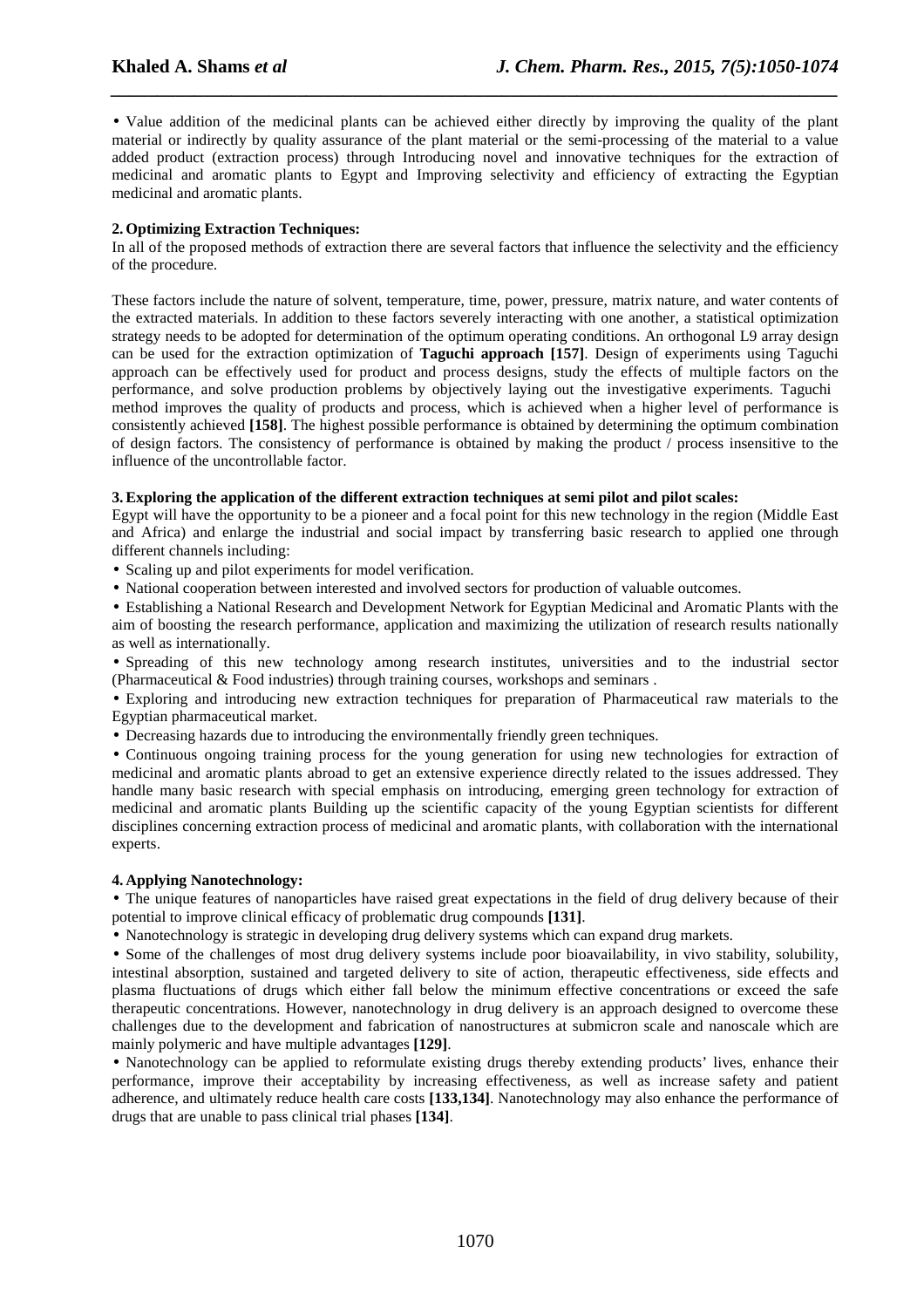#### **Acknowledgment**

The present work is a part of the project entitled "Economically and Environmentally Friendly Innovative Techniques for Extraction and Isolation of Medicinal and Aromatic Plants (MAP) of Egypt: A Technology Transfer Proposal (Phase I)" between STDF and National Research Centre (NRC) (2010-2014), and to whom the authors are deeply indebted.

*\_\_\_\_\_\_\_\_\_\_\_\_\_\_\_\_\_\_\_\_\_\_\_\_\_\_\_\_\_\_\_\_\_\_\_\_\_\_\_\_\_\_\_\_\_\_\_\_\_\_\_\_\_\_\_\_\_\_\_\_\_\_\_\_\_\_\_\_\_\_\_\_\_\_\_\_\_\_*

#### **REFERENCES**

- [1] Lise Manniche. An Ancient Egyptian Herbal. Published by British Museum Press, ISBN 0-7141-1704-8. **1999**.
- [2] Kamal Prasad Acharya and Mohan Acharya, *Journal of Medicinal Plants Research* **2010**; 4(2): 235-239.
- [3] Rajadurai, M.; Vidhya, V.G.; Ramya, M. and Anusha Bhaskar, *Ethno-Med*, **2009**; 3(1): 39-41.
- [4] Pande, VV; Shastri, KV; Khadse, CD; Tekade, AR; Tankar, AN and Jain, BB, *International Journal of Green Pharmacy*, **2008**; 2(2): 69:71.
- [5] Anderson ML, Burney DP, *J AOAC Int*., **1998**; 81:105.
- [6] Picker L. *Anal Chem*. **1999**; 71:2929.
- [7] Lixi X. S. D., Feng J. A., Huang Y. J., *J. Pract. Chin. Med.*, **2008**; 191: 806–808.
- [8] Huie C.W., *Anal. Bioanal. Chem.*, **2002**; 373: 23-30.
- [9] Vivekananda Mandal, Yogesh Mohan, S. Hemalatha, *Pharmacognosy Reviews*, **2007**; 1(1): 7:18.
- [10]Smith R.M., *J. Chromatogr. A*., **2003**; 1000: 3-27.
- [11]Nyiredy, S., *J. Chromatogr B.*, **2004**; 812: 35-51.
- [12]Romanik, G.; Gilgenast, E.; Przyjazny, A.; Namiesnik, J. and M. Kaminski., *J. Biochim. Biophys. Methods*, **2007**; Article in press.
- [13]Luque de Castro M.D. and Garcia-Ayuso L.E., *Anal.Chim.Acta*, **1998**; 369: 1-10.
- [14]Letellier, M; . Budzinski, H.; Charrier, L.; Capes, S. and Dorthe, A.M., *J. Anal. Chem.*, **1999**; 364: 228-37.
- [15]Pastot, E. Vazquez, R. Ciscar and M. De la Guardia, *Anal.Chim.Acta*, **1997**; 344: 241-49.
- [16]Sanghi, R. and Kannamkumarath, S.S., *J. Anal. Chem.*, **2004**; 59: 1032-1036.
- [17]Luque-Garcia, J.L. and M.D. Luque de Castro, *Talanta*, **2004**; 64: 571-577.
- [18]Zuloaga, O.; Etxebarria, N.; Fernandez, L.A. and Madariaga, J.M., *Talanta*, **1999**; 50: 345-357.
- [19]Handa SS, Rakesh DD and Vasisht K., Compendium of Medicinal and Aromatic Plants, Asia. **2006**; Vol. II, ICS-UNIDO, Trieste, Italy.
- [20]Upasana Ghosh, MA Badhul Haq, Somnath Chakraborty, *International Journal of Chemical and Analytical Science*, **2011**; 2(9): 1153-1158.
- [21]Soxhlet, F., *Polytechnisches J.*, (Dingler's) **1879**; 232: 461.
- [22]William B. Jensen, *Journal of Chemical Education,* **2007**; 84(12): 1913.
- [23]Ribereau Gayon P. Plant Phenolic. Heywood V.H., Ed.: Hafner Publishing Co. New York. **1978**.
- [24]Laurence M. Harwood, Christopher J. Moody, Experimental organic chemistry: Principles and Practice. (Illustrated edition). pp. 122–125. ISBN 978-0-632-02017-1. **2002**.
- [25]Nguyen, T. T., Dale, L. C., von Bergmann, K. & Croghan, I. T. *Mayo Clin. Proc.* **1999**; 74:1198-1206.
- [26]Ana Cristina Atti-Santos, Marcelo Rossato, Luciana Atti Serafini1, Eduardo Cassel and Patrick Moyna, *Brazilian Archives of Biology and Technology*, **2005**; 48(1):155-160.
- [27]Miguel, G.; Cruz, C.; Faleiro, M.L.; Simões, M.T.F.; Figueiredo, A.C.; Barroso, J.G. & Pedro, L.G., *Natural Product Research*. **2011**; 25(5): 526-541.
- [28]Baser, K.H.C. and Buchbauer, G. (**2010**). "Handbook of Essential Oils: Science, Technology and Applications". CRC Press, Boca Raton, London, New York. ISBN 978-1-4200-6315-8.
- [29]Lou Xianwen, Hans-Gerd Janssen, and Carel A. Cramers, *Anal. Chem.* **1997**; 69: 1598-1603.
- [30]Benthin B, Danz H and Hamburger M., *J. Chromatography A*., **1999**; 837: 211-219.
- [31]Kaufmann B and Christen P, *Phytochem. Anal.*, **2002**; 13: 105–113.
- [32] Luthria, D.L., Vinjamoori, D. and Noel, K. Effect of moisture content, grinding, and extraction technologies on assay of crude fat. p. 101-118. In: D.L. Luthria (ed.), Oil Extraction and Analysis: Critical Issues and Comparative Studies, AOCS Press, Champaign, Ill. **2004**.
- [33]Carabias-Martinez, R., E. Rodriguez-Gonzalo, P. Revilla-Ruiz and J. Hernandez-Mendez, *J. Chromatogr. A*., **2005**; 1089: 1-17.
- [34]Mendiola, J.A., M. Herrero, A. Cifuentes, and E. Ibanez, *Journal of Chromatography A*., **2007**; 1152: 234–246.
- [35]Kawamura, F., Y. Kikuchi, T. Ohiro, and M. Yatagai, *J. Nat. Prod.*, **1999**; 62: 244–247.
- [36]Richter, B.E., B.A. Jones, J.L. Ezzell, N.L. Porter, N. Avdalovic, and C. Pohl., *Analytical Chemistry*, **1996**; 68: 1033–1039.
- [37]Jiang Y., Li S.P., Chang H.T., Wang Y.T., Tu P.F., *Journal of Chromatography A.*, **2006**; 1108: 268–272.
- [38]Rostango, M. A., Palma, M. and Barroso, C. G., *Analytica chimica Acta*, **2004**; 522 (2): 169-177.
- [39]Dawidowicz AL, Wianowska D., *J Pharm Biomed Anal.*, **2005a**; 37(5): 1155-9.
- [40]Ong E.S. and Len S.M., *Analytica Chimica Acta*, **2003**; 482, 81–89.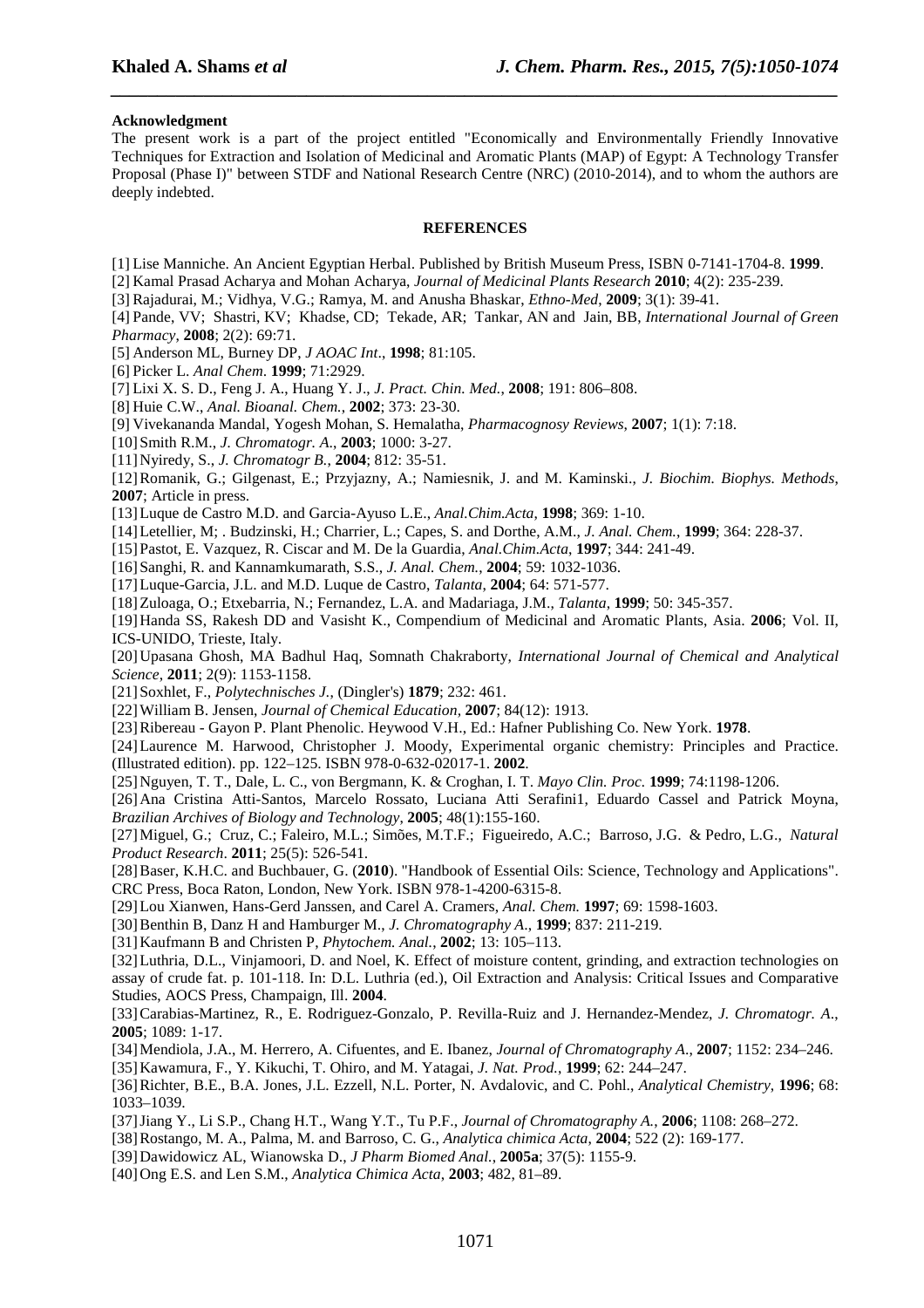[41]Pitipanapong J, Chitprasert S, Goto M, Jiratchariyakul W, Mitsuru SM, Shotipruk A., *Sep. Purif. Technol.*, **2007**; 52: 416-422.

*\_\_\_\_\_\_\_\_\_\_\_\_\_\_\_\_\_\_\_\_\_\_\_\_\_\_\_\_\_\_\_\_\_\_\_\_\_\_\_\_\_\_\_\_\_\_\_\_\_\_\_\_\_\_\_\_\_\_\_\_\_\_\_\_\_\_\_\_\_\_\_\_\_\_\_\_\_\_*

[42]Ong, E.-S., Woo, S.-O. and Yong, Y.-L., *J. Chromatogr. A*., **2000**; 313: 57-64.

- [43]Pongnaravane B, Goto M, Sasaki M, Anekpankul T, Pavasant P, Pavasant P, Shotipruk A., *J Supercritical Fluids*, **2006**; 37:390-6.
- [44]Hartonen, K.; Parshintsev, J.; Sandberg, K.; Bergelin, E.; Nisula, L. & Riekkola, M.L., *Talanta*, **2007**; 74(1): 32.38-ISSN 0039-9140.
- [45]Nieto, A., F. Borrull, E. Pocurull, and R.M. Marcé., *TrAC Trends in Analytical Chemistry*, **2010**; 29: 752–764.
- [46]Fernandez-Gonzalez V., Muniategui-Lorenzo S., Lopez-Mahia P., Prada-Rodriguez D., *Journal of Chromatography A*., **2008**; 1207: 136–145.
- [47]Teo, C.C.; Tan, S.N.; Yong, J.W.H.; Hew, C.S.; and Ong, E.S., *Journal of Chromatography A*., **2010**; 1217: 2484–2494.
- [48]Li P., Li S.P., Lao S.C., Fu C.M., Kan K.K.W., Wang Y.T., *Journal of Pharmaceutical and Biomedical*  Analysis, **2006**; 40: 1073–1079.
- [49]Dawidowicz AL, Wianowska D., *J Pharm Biomed Anal.*, **2005b**; 37(5):1161-5.
- [50]Waksmundzka-Hajnos, M.; Petruczynik, A.; Dragan, A.; Wianowska, D.; Dawidowicz, A.L., *Phytochem. Anal.* **2004**; 15: 313-319.
- [51]Luque de Castro, M.D., Jiménez-Carmona, M.M. and Fern**ل**ndez-Pérez, V., *TRAC, Trends in Analytical Chemistry*, **1999**; 19: 708-716.
- [52]Miller, D.J. & Hawthorne, S.B., *Journal of Chemical Engineering Data*, **2000**; 45: 315-318.
- [53]Hawthorne S.B.; Grabanski, C.B.; Martin, E.; Miller, D.J., *J. Chromatogr. A*., **2000**; 892, 421.
- [54]Lou, X.; Miller, D.J.; Hawthorne, S.B., *Anal. Chem*., **2000**; 72, 481.
- [55]Hageman, K.J.; Mazeas, L.; Grabanski, C.B.; Miller, D.J.; Hawthorne, S.B., *Anal. Chem.*, **1996**; 68, 3892.
- [56]Jime´nez-Carmona, M.M.; Manclu´s, J.J.; Montoya, A.; Luque de Castro, M.D., *J. Chromatogr. A*, **1997**; 785, 329.
- [57]Hawthorne, S.B.; Yang, Y.; Miller, D.J., *Anal. Chem.*, **1994**; 66, 2912.
- [58]Hartonen, K.; Inkala, K.; Kangas, M.; Riekkola, M.L., *J. Chromatogr. A.*, **1997**; 785, 219.
- [59]Wennrich, L.; Popp, P.; Mo¨der, M., *Anal. Chem*., **2000**; 72, 546.
- [60]Wennrich, L.; Popp, P.; Breuste, J., *Chromatographia Suppl*., **2001**; 53, 380.
- [61]Li, B., Yang, Y., Gan, Y., Eaton, C.D., He, P. & Jones, A.D., *Journal of Chromatography A*., **2000**; 873: 175- 184.

[62]Ibanez, E.; Kuvatov **,**A.; Senorans, F.J.; Cavero, S.; Reglero, G. & Hawthorne, S.B., *Journal of Agricultural and Food Chemistry*, **2003**; 51: 375-382.

[63]Basile, A.; Jiménez-Carmona, M.M. and Clifford, A.A., *Journal of Agricultural and Food Chemistry*, **1998**; 46: 5205-5209.

[64]Kuvatova, A.; Lagadec, A.J.M.; Miller, D.J. & Hawthorne, S.B., *Flavour and Fragrance Journal*, **2001a**; 16: 64-73.

[65]Norashikin Saim, Rozita Osman, Wan Azriza Hirmi Md Yasin, Rossuriati Dol Hamid, *The Malaysian Journal of Analytical Sciences*, **2008**; 12(1): 22.

[66]Clifford, A.A.; Basile, A. & Al-Saidi, S.H., *Fresenius Journal of Analytical Chemistry*, 1999; 364: 635-637.

[67]Lee, K.G. & Shibamoto, T., *Food Chemistry*, **2001**; 74: 443-448.

[68]Herrero, M.; Jaime, L.; Martinz**-**lvarez, P.J.; Cifuentes, A. and Ibanez E., *Journal of Agricultural and Food Chemistry*, **2006**; 54: 5597–5603.

- [69]Fernandez-Pérez, V.; Jiménez-Carmona, M.M & Luque de Castro, M.D. *Analyst.* **2000**; 125:481-485.
- [70]Gamiz-Garcia, L. & Luque de Castro, M.D., *Talanta*, **2000**; 51: 1179-1185.
- [71]Ayala, R. S. and Luquede Castro, M. D., *Food Chemistry*, **2001**; 75: 109–113.
- [72]Kuvatova **,**A.; Miller, D.J. & Hawthorne, S.B., *Journal of. Chromatography A*., **2001b**; 923: 187-194.
- [73]Ozel, M.Z.; Gogus, F. & Lewis, A.C., *Food Chemistry*, **2003**; 82: 381-386.
- [74]King, J.W.; Grabiel, R.D. and Wightman, J.D. Subcritical Water Extraction of Anthocyanins from Fruit Berry Substrates. In: Proc. Super Green 2002, K. Park (ed.), Suwon, South Korea, November 3-6, p. 61. **2002**.
- [75]Taylor, L.T. Supercritical Fluid Extraction. John Wiley & Sons, Inc., New York, NY. **1996**.

[76]Wright, B. W.; Frye, S. R.; McMinn, D. G.; Smith, R. D., *Anal. Chem.*, **1987**; 59: 640-644.

[77]Jian Ya Ling, Guo Ying Zhang, Zhao Jie Cui, Chang Kai Zhang, *Journal of Chromatography A*., **2007**; 1145: 123-127.

[78]Del Valle, J.M.; Rivera, O.; Mattea, M.; Ruetsch, L.; Daghero, J. and Flores, A., *J. Supercrit. Fluids*, **2004**; 31, 159 .

[79]Doane-Weideman, T. and Liecheski, P. B., Chapter 5. Analytical supercritical fluid extraction for food applications. In: Luthria, D. L. (Ed.), Oil Extraction and Analysis: Critical Issues and Comparative Studies, American Oil Chemists' Society ,Maryland **2004**; 69-99.

[80]Modey WK, Mulholland DA, Raynor MW., *Phytochem Anal*., **1996**; 7: 1–15.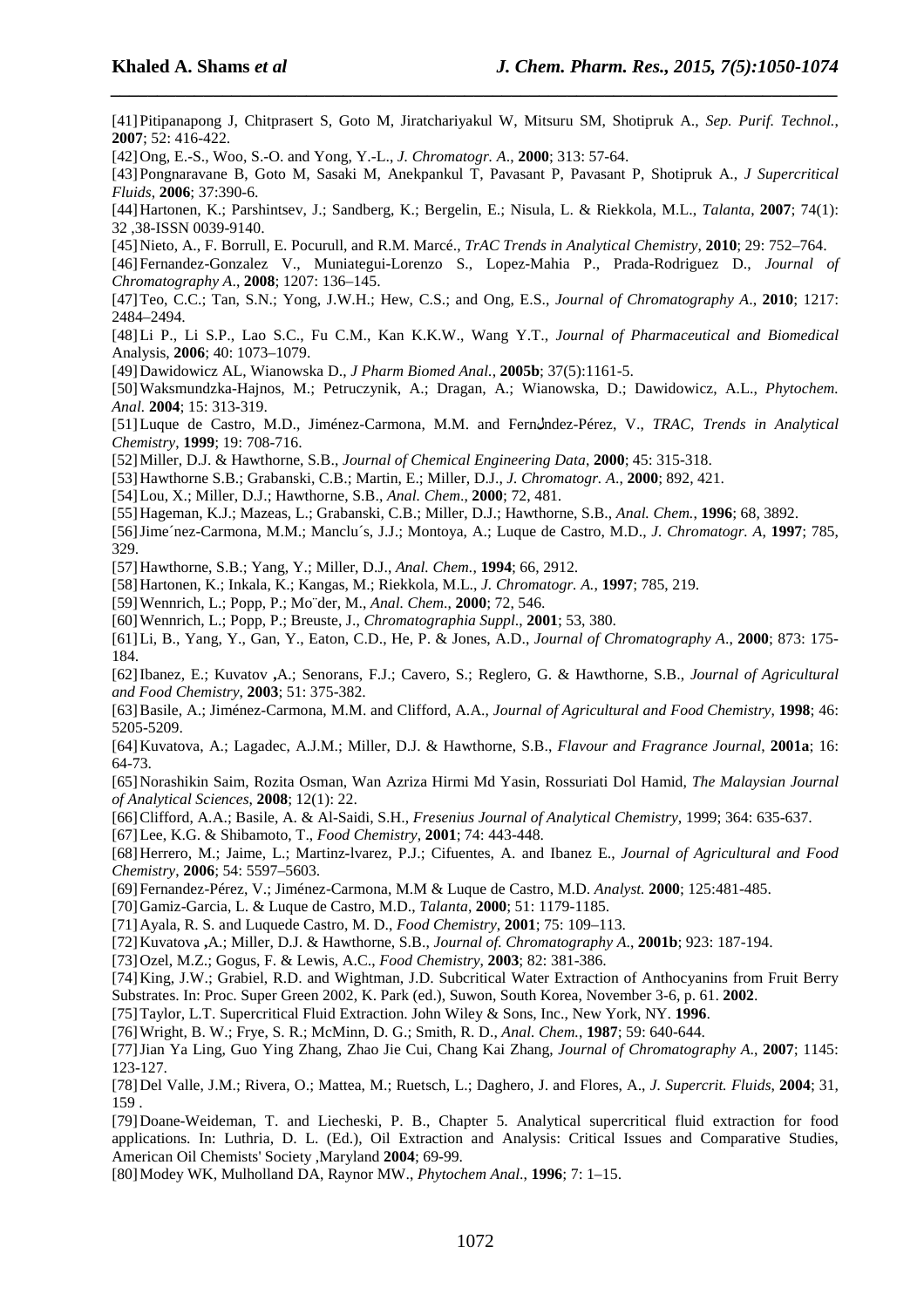[81]Kaiser CS, Rompp H, Schmidt PC, *Pharmazie*, **2001**; 56: 907–926 .

[82]Luque de Castro, M.D.; Valcarel, M.; Tena, M.T. Analytical Supercritical Fluid Extraction. Springer-Verlag, Berlin. **1994**.

*\_\_\_\_\_\_\_\_\_\_\_\_\_\_\_\_\_\_\_\_\_\_\_\_\_\_\_\_\_\_\_\_\_\_\_\_\_\_\_\_\_\_\_\_\_\_\_\_\_\_\_\_\_\_\_\_\_\_\_\_\_\_\_\_\_\_\_\_\_\_\_\_\_\_\_\_\_\_*

[83]Jeong, Mijeong Lee and Chesney, David J., *The Journal of Supercritical Fluids*, **1999**; 16(1): 33–42.

[84]Langenfeld, J.J.; Hawthorne, S.B.; Miller, D.J.; Pawliszyn, J., *Analytical Chemistry*, **1994**; 66 (6): 909-916.

[85]Kim JW, Kim JD, Kim J, Oh SG, Lee YW. *J. Food Eng.* **2008**; 89: 303-309.

- [86]Choi ES, Noh MJ, Yoo KP (**1998**). *J. Chem. Eng. Data*, 43(1): 6-8.
- [87]Wang HC, Chen CR, Chang CJ. *Food Chem.* **2001**; 72: 505.
- [88]Da Costa CT, Margolis SA, Benner BAJ and Horton D., *J. Chromatogr. A*., **1999**; 831: 167-178.

[89]Wang, Z.; Ding, L.; Li, T.; Zhou, X.; Wang, L.; Zhang, H.; Liu, L.; Li, Y.; Liu, Z.; Wang, H.; Zeng, H. and He, H., *J. Chromatogr. A*., **2006a**; 102: 111-117.

- [90]Sanchez-Vicente Y. *et al.*, *J. Supercrit. Fluids*, **2009**; 49:167-173.
- [91]Shi, J. *et al., Sep. Purif. Technol.*, **2009**; 66: 322-328.
- [92]Brunner, G., *J. Food Eng.*, **2005**; 67: 21-33.

[93]Iheozor-Ejiofor P. and Dey ES., *J. Supercrit. Fluids*, **2009**; 50: 29-32.

[94]Ciurlia, L.; Bleve, M.; Rescio, L., *J. Supercrit. Fluid*, **2009**; 49(3): 338-344.

[95]Hawthorne, S.B. and King, J.W. Principles and Practice of Analytical SFE in Practical Supercritical Fluid Chromatography and Extraction. M. Caude and D. Thiebaut (Eds.), Harwood Academic, Chur, Switzerland. **1999**; 219-282.

[96]Kohler, Marcel; Haerdi, Werner; Chisten, Philippe and Veuthey, Jean-Luc., *Journal of Chromatography A*., **1997**; 785(1-2): 353-360.

[97]Hamburger *et al., Phytochemical Analysis*, **2004**; 15: 46-54.

[98]Catchpole *et al., J Supercritical Fluids*, **2002**; 22:129-138.

[99]Letellier M. and Budzinski H., *Analysis*, **1999**; 27: 259-71.

[100]Smith, B.L. and Carpentier, M.H. The Microwave Engineering Handbook, Microwave Technology Series. Chapman and Hall, London. **1993**; 1-3.

[101]Bethe, H.A., *Phys. Rev.*, **1947**; 72: 339-341.

[102]Wang L. and Weller C.L., *Trends Food Sci. Technol.,* **2006**; 17: 300-12.

[103]Moen, R.D., Nolan, T.W. and Provost, L.P. Improving Quality Through Planned Experimentation. McGraw-Hill, Inc., New York, ISBN 0-07-042673-2. **1991**.

[104]Latha C., *Biotechnol. Lett.*, **2006**; 9243: 10529.

[105]Kiss, G.A.C; Forgacs, E.; Serati, T.C.; Mota, T.; Morais, H. and Ramos, A., *J. Chromatogr. A*., **2000**; 889: 41- 49 .

[106]Talebi, M.; Ghassempour, A.; Talebpour, Z.; Rassouli, A. and Dolatyari, L., *J. Sep. Sci.*, **2004**; 27: 1130-36.

[107]Wang, Z.; Wang, L.; Li, T.; Zhon, X.; Ding, L.; Yu, Y.; Yu, A. and Zhang, H., *Anal. Bioanal. Chem.*, **2006b**; 386: 1863-68.

[108]Li, H.; Chen, B.; Zhang, Z. and Yao, S., *Talanta*, **2004**; 63: 659-65.

[109]Wang, S.; Chan, F.; Wu, J.; Wang, Z.; Liao, X. and Ha, X., *J. Food Eng.*, **2007** (Article in press).

[110]Shu, Youn Yuen; Wang, Shu Shing; Mylaine Tardif, Yaping Huang, *Journal of Chromatography A*., **2003**; 1008: 1–12.

[111]Vilkhu, K., Mawson, R., Simons, L., & Bates, D., *Innovative Food Science and Emerging Technologies*, **2008**; 9: 161−169.

- [112]Vinatoru, M., *Ultrasonics Sonochemistry*, **2001**; 8: 303−313
- [113]Wu, J., Lin, L., & Chau, F., *Ultrasonics Sonochemistry*, **2001**; 8: 347−352.
- [114]Luque-Garciá, J. L., & Luque de Castro, M. D., *Trends in Analytical Chemistry*, **2003**; 22: 41−47.

[115]Balachandran, S., Kentish, E., Mawson, R., & Ashokkumar, M., *Ultrasonics Sonochemistry*, **2006**; 13: 471−479.

[116]Jian-Bing, J., Xiang-hong, L., Mei-qiang, C., & Zhi-chao, X., *Ultrasonics Sonochemistry*, **2006**; 13: 455−462.

[117]Moulton, J., & Wang, C., *Journal of Food Science*, **1982**; 47: 1127−1129.

[118]Caili, F., Haijun, T., Quanhong, L., Tongyi, C., & Wenjuan, D., *Ultrasonics Sonochemistry*, **2006**; 13: 511−516.

[119]Toma, M., Vinatoru, M., Paniwnyk, L., & Mason, T., *Ultrasonics Sonochemistry*, **2001**; 8: 137−142.

[120]Riera, E., Golás, Y., Blanco, A., Gallego, A., Blasco, M., & Mulet, A., *Ultrasonics Sonochemistry*, **2004**; 11: 241−244.

[121]Chemat, S., Lagha, A., AitAmar, H., Bartels, V., & Chemat, F., *Flavour and Fragrance Journal*, **2004**; 19: 188−195.

[122]Haizhou, L., Pordesimo, L., &Weiss, J., *Food Research International*, **2004**; 37: 731−738.

[123]Chen, L., Jin, H., Ding, L., Zhang, H., Li, J., Qu, C., *et al., Separation and Purification Technology*, **2008**; 59:50−57.

[124]Ying, Z., X. Han, and J. Li, *Food Chemistry*, **2011**; 127: 1273–1279.